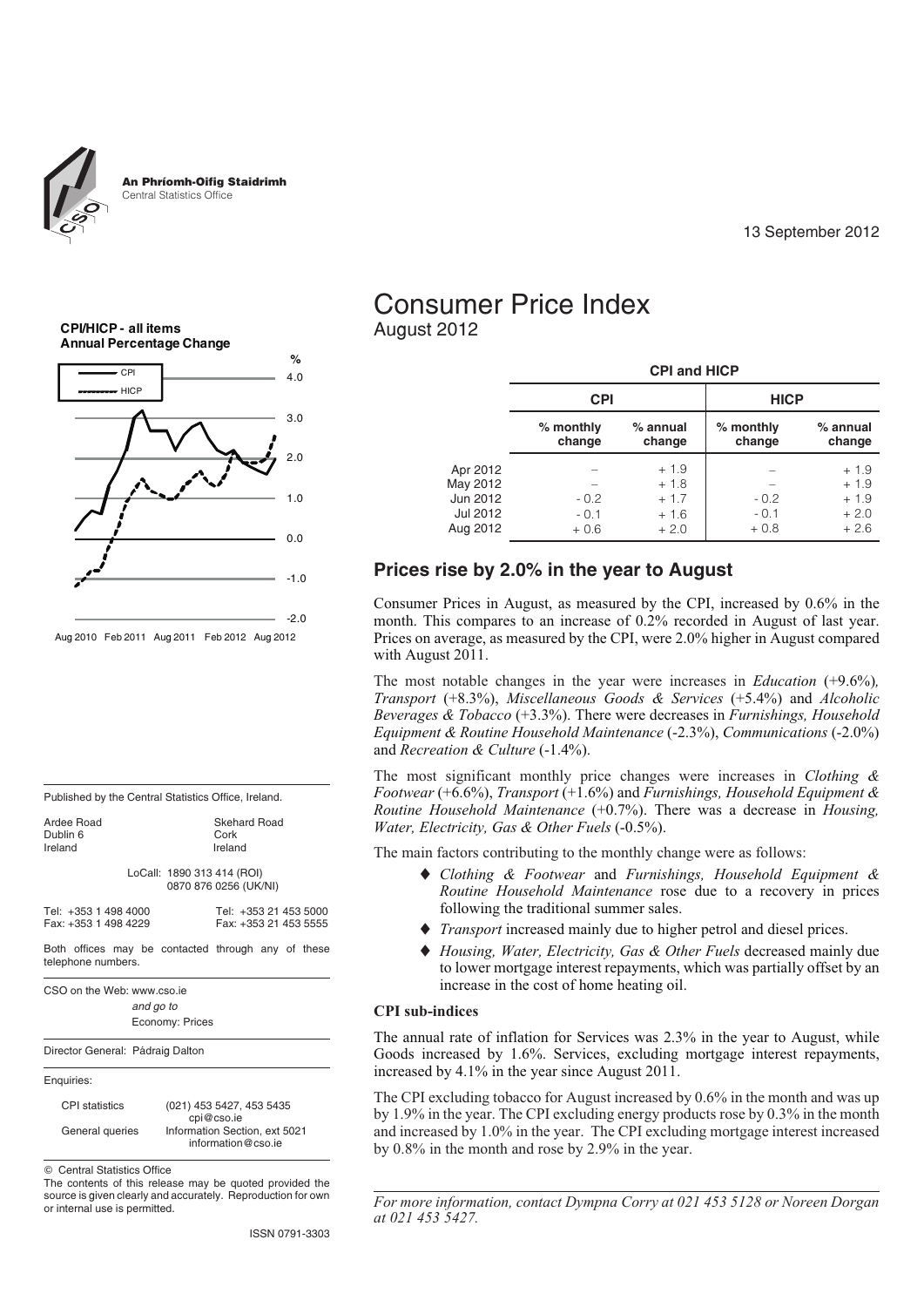#### **Contributions to the overall CPI**

Table 4 shows the contribution of each 2-digit  $COICOP<sup>1</sup>$  division to the overall change in the CPI.

The divisions which caused the largest upward contribution to the CPI in the year were *Transport* (+1.30%), *Miscellaneous Goods & Services* (+0.54%), *Education* (+0.23%) and *Alcoholic Beverages & Tobacco* (+0.16%).

The divisions which caused the largest downward contribution to the CPI in the year were *Housing, Water, Electricity, Gas & Other Fuels* (-0.19%) and *Recreation & Culture* (-0.12%).

The main factors contributing to the annual change were as follows:

- *Transport* rose mainly due an increase in airfares and higher petrol and diesel prices.
- *Miscellaneous Goods & Services* increased mainly due to higher health insurance premiums.
- ◆ *Education* rose mainly due to an increase in third level education costs.
- *Alcoholic Beverages & Tobacco* increased mainly due to higher tobacco prices.
- *Housing, Water, Electricity, Gas & Other Fuels* decreased mainly due to lower mortgage interest repayments, which was partially offset by increases in the cost of electricity, home heating oil and gas.
- *Recreation & Culture* fell mainly due to decreases in the cost of recreational and sporting services, games, toys and hobbies and gardens, plants and flowers which were partially offset by an increase in the cost of package holidays.

A detailed breakdown of the individual components of each of the 12 COICOP divisions is presented in the supplementary Detailed Sub-indices release.

#### **Harmonised Index of Consumer Prices**

The EU Harmonised Index of Consumer Prices (HICP) increased by 0.8% in the month, compared to an increase of 0.2% recorded in August of last year. Prices on average, as measured by the HICP, were 2.6% higher in August compared with August 2011.

The most notable changes in the year were increases in *Education* (+9.8%)*, Transport* (+8.2%), *Housing, Water, Electricity, Gas & Other Fuels* (+5.7%), *Miscellaneous Goods & Services* (+3.4%) and *Alcoholic Beverages & Tobacco* (+3.3%). There were decreases in *Furnishings, Household Equipment & Routine Household Maintenance* (-2.2%), *Communications* (-2.0%) and *Recreation & Culture* (-1.3%).

The most significant monthly price changes were increases in *Clothing & Footwear* (+6.7%), *Transport* (+1.7%), *Housing, Water, Electricity, Gas & Other Fuels* (+0.8%) and *Furnishings, Household Equipment & Routine Household Maintenance* (+0.7%). There were decreases in *Communications* (-0.4%) and *Health* (-0.2%).

#### **European Union comparison**

In July 2012<sup>2</sup>, the HICP in the Euro Area increased by 2.4% in the year and by 2.5% for the EU. The highest rate in the EU was in Hungary (+5.7%) followed by Malta  $(+4.2\%)$ , Estonia  $(+4.1\%)$  and Poland  $(+4.0\%)$ . Sweden had the lowest rate of inflation in the EU, based on the HICP, at 0.7%. In the United Kingdom, the HICP showed an annual increase of 2.6%.

*<sup>1</sup> Classification of Individual Consumption by Purpose Adapted to the Needs of Harmonised Indices of Consumer Prices (2000).*

*<sup>2</sup> Data for other countries published one month behind due to differences in national publication timeframes.*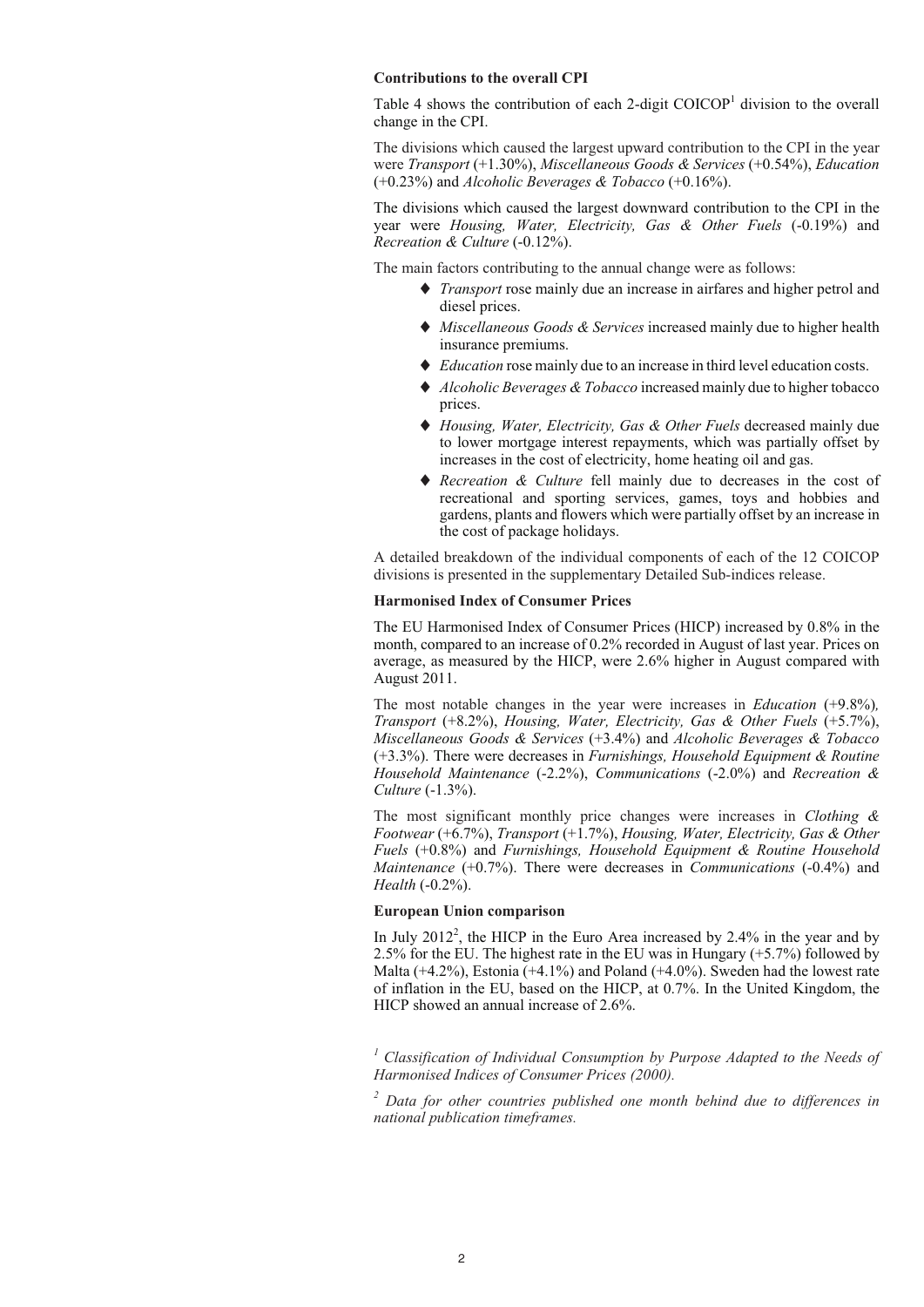|        |                      | <b>Consumer Price Index (CPI)</b>        |                                           | Percentage changes               |                                 |                     |            |                             |              |
|--------|----------------------|------------------------------------------|-------------------------------------------|----------------------------------|---------------------------------|---------------------|------------|-----------------------------|--------------|
| Period |                      | <b>Current base</b><br>Dec. $2011=100^1$ | <b>Former base</b><br>Dec. $2006 = 100^1$ |                                  | 1<br>month                      | months              | 3          |                             | 12<br>months |
|        |                      |                                          |                                           |                                  | $\%$                            |                     | $\%$       |                             | $\%$         |
| 2005   | Year                 |                                          | 94.3                                      |                                  |                                 |                     |            | $\ddot{}$                   | 2.5          |
| 2006   | Year                 |                                          | 98.0                                      |                                  |                                 |                     |            | $^{+}$                      | 4.0          |
| 2007   | Year                 |                                          | 102.8                                     |                                  |                                 |                     |            | $\ddot{}$                   | 4.9          |
| 2008   | Year                 |                                          | 107.0                                     |                                  |                                 |                     |            | $\ddot{}$                   | 4.1          |
| 2009   | Year                 |                                          | 102.2                                     |                                  |                                 |                     |            |                             | 4.5          |
| 2010   | Year                 | 96.9                                     | 101.2                                     |                                  |                                 |                     |            |                             | 1.0          |
| 2011   | Year                 | 99.4                                     | 103.8                                     |                                  |                                 |                     |            | $\ddot{}$                   | 2.6          |
| 2009   | January              | 99.7                                     | 104.1                                     |                                  | 1.7                             | $\overline{a}$      | 3.8        |                             | 0.1          |
|        | February             | 99.3                                     | 103.7                                     | $\overline{\phantom{a}}$         | 0.4                             | $\overline{a}$      | 3.3        | $\overline{a}$              | 1.7          |
|        | March                | 99.3                                     | 103.7                                     |                                  | $\overline{\phantom{0}}$        | $\overline{a}$      | 2.1        | ÷,                          | 2.6          |
|        | April                | 98.6                                     | 102.9                                     | $\qquad \qquad \blacksquare$     | 0.8                             | Ē,                  | 1.2        |                             | 3.5          |
|        | May                  | 98.1                                     | 102.4                                     |                                  | 0.5                             |                     | 1.3        | $\blacksquare$              | 4.7          |
|        | June                 | 97.8                                     | 102.1                                     | $\overline{a}$                   | 0.3                             | $\overline{a}$      | 1.5        | ÷,                          | 5.4          |
|        | July                 | 97.1                                     | 101.3                                     | $\blacksquare$                   | 0.8                             | $\overline{a}$      | 1.6        | ÷,                          | 5.9          |
|        | August               | 97.4                                     | 101.7                                     | $\pmb{+}$                        | 0.4                             | $\overline{a}$      | 0.7        |                             | 5.9          |
|        | September            | 97.1                                     | 101.3                                     |                                  | 0.4                             | $\overline{a}$      | 0.8        |                             | 6.5          |
|        | October              | 96.8                                     | 101.1                                     | $\frac{1}{2}$                    | 0.2                             | $\overline{a}$      | 0.2        | ÷,                          | 6.6          |
|        | November             | 96.8                                     | 101.1                                     |                                  | $\equiv$                        | $\overline{a}$      | 0.6        | $\frac{1}{2}$               | 5.7          |
|        | December             | 96.3                                     | 100.6                                     | $\overline{\phantom{a}}$         | 0.5                             | $\overline{a}$      | 0.7        | ÷,                          | 5.0          |
| 2010   | January              | 95.8                                     | 100.0                                     | $\blacksquare$                   | 0.6                             | $\overline{a}$      | 1.1        | ÷,                          | 3.9          |
|        | February             | 96.2                                     | 100.4                                     | $\pmb{+}$                        | 0.4                             |                     | 0.7        |                             | 3.2          |
|        | March                | 96.3                                     | 100.5                                     | $\begin{array}{c} + \end{array}$ | 0.1                             | $\overline{a}$      | 0.1        | ÷,                          | 3.1          |
|        | April                | 96.5                                     | 100.7                                     | $\overline{+}$                   | 0.2                             | $\ddot{}$           | 0.7        | ä,                          | 2.1          |
|        | May                  | 97.0                                     | 101.3                                     | $\overline{+}$                   | 0.6                             | $\ddot{}$           | 0.9        | ÷,                          | 1.1          |
|        | June                 | 96.9                                     | 101.2<br>101.2                            | $\blacksquare$                   | 0.1<br>$\equiv$                 | $\ddot{}$           | 0.7        | $\blacksquare$              | 0.9          |
|        | July<br>August       | 96.9<br>97.6                             | 101.9                                     |                                  | 0.7                             | $\ddot{}$<br>$^{+}$ | 0.5<br>0.6 | $\blacksquare$              | 0.1<br>0.2   |
|        | September            | 97.5                                     | 101.8                                     | $\overline{+}$<br>$\blacksquare$ | 0.1                             | $^{+}$              | 0.6        | $\ddot{}$<br>$\overline{+}$ | 0.5          |
|        | October              | 97.6                                     | 101.8                                     |                                  | $\overline{\phantom{0}}$        | $^{+}$              | 0.6        | $^{+}$                      | 0.7          |
|        | November             | 97.4                                     | 101.7                                     |                                  | 0.1                             | $\blacksquare$      | 0.2        | $^{+}$                      | 0.6          |
|        | December             | 97.6                                     | 101.9                                     | +                                | 0.2                             | $+$                 | 0.1        | $\ddot{}$                   | 1.3          |
| 2011   | January              | 97.4                                     | 101.7                                     |                                  | 0.2                             | $\overline{a}$      | 0.1        | $\ddot{}$                   | 1.7          |
|        | February             | 98.3                                     | 102.6                                     |                                  | 0.9                             |                     | 0.9        |                             | 2.2          |
|        | March                | 99.2                                     | 103.5                                     | $\pmb{+}$                        | 0.9                             | $\ddot{}$           | 1.6        | $\pmb{+}$                   | 3.0          |
|        | April                | 99.5                                     | 103.9                                     | $\ddot{}$                        | 0.4                             | $\ddot{}$           | 2.2        | $^{+}$                      | 3.2          |
|        | May                  | 99.6                                     | 104.0                                     | $\overline{+}$                   | 0.1                             | $\ddot{}$           | 1.4        | $^{+}$                      | 2.7          |
|        | June                 | 99.5                                     | 103.9                                     |                                  | 0.1                             | $\ddot{}$           | 0.4        | $\overline{+}$              | 2.7          |
|        | July                 | 99.5                                     | 103.9                                     |                                  | $\qquad \qquad -$               |                     | -          | $^{+}$                      | 2.7          |
|        | August               | 99.7                                     | 104.1                                     | $^\mathrm{+}$                    | 0.2                             | $\ddot{}$           | 0.1        | $\pmb{+}$                   | 2.2          |
|        | September            | 100.0                                    | 104.4                                     | $\pmb{+}$                        | 0.3                             | $\ddot{}$           | 0.5        | $\pmb{+}$                   | 2.6          |
|        | October              | 100.3                                    | 104.7                                     | $\overline{+}$                   | 0.3<br>$\overline{\phantom{0}}$ | $^{+}$              | 0.8        | $\overline{+}$              | 2.8          |
|        | November<br>December | 100.3<br>100.0                           | 104.7<br>104.4                            |                                  | 0.3                             | $^{+}$              | 0.6        | $^{+}$<br>$^{+}$            | 2.9<br>2.5   |
| 2012   | January              | 99.5                                     | 103.9                                     | $\qquad \qquad \blacksquare$     | 0.5                             | $\overline{a}$      | 0.8        | $\overline{+}$              | 2.2          |
|        | February             | 100.4                                    | 104.8                                     | $\pmb{+}$                        | 0.9                             | $\pmb{+}$           | 0.1        | $^{+}$                      | 2.1          |
|        | March                | 101.4                                    | 105.9                                     | $\overline{+}$                   | 1.0                             | $^{+}$              | 1.4        | $^{+}$                      | 2.2          |
|        | April                | 101.4                                    | 105.9                                     |                                  | $\overline{\phantom{0}}$        | $^{+}$              | 1.9        | $^{+}$                      | 1.9          |
|        | May                  | 101.4                                    | 105.9                                     |                                  | $\overline{\phantom{0}}$        | $\ddot{}$           | 1.0        | $\pmb{+}$                   | 1.8          |
|        | June                 | 101.2                                    | 105.7                                     |                                  | 0.2                             |                     | 0.2        | $\pmb{+}$                   | 1.7          |
|        | July                 | 101.1                                    | 105.6                                     |                                  | 0.1                             | $\overline{a}$      | 0.3        | $\pmb{+}$                   | 1.6          |
|        | August               | 101.7                                    | 106.2                                     | $\pmb{+}$                        | 0.6                             | $\ddot{}$           | 0.3        | $^{+}$                      | 2.0          |

## **Table 1 Consumer Price Index (All Items)**

<sup>1</sup> Data prior to December 2011 is linked to current Consumer Price Index at mid-December 2011.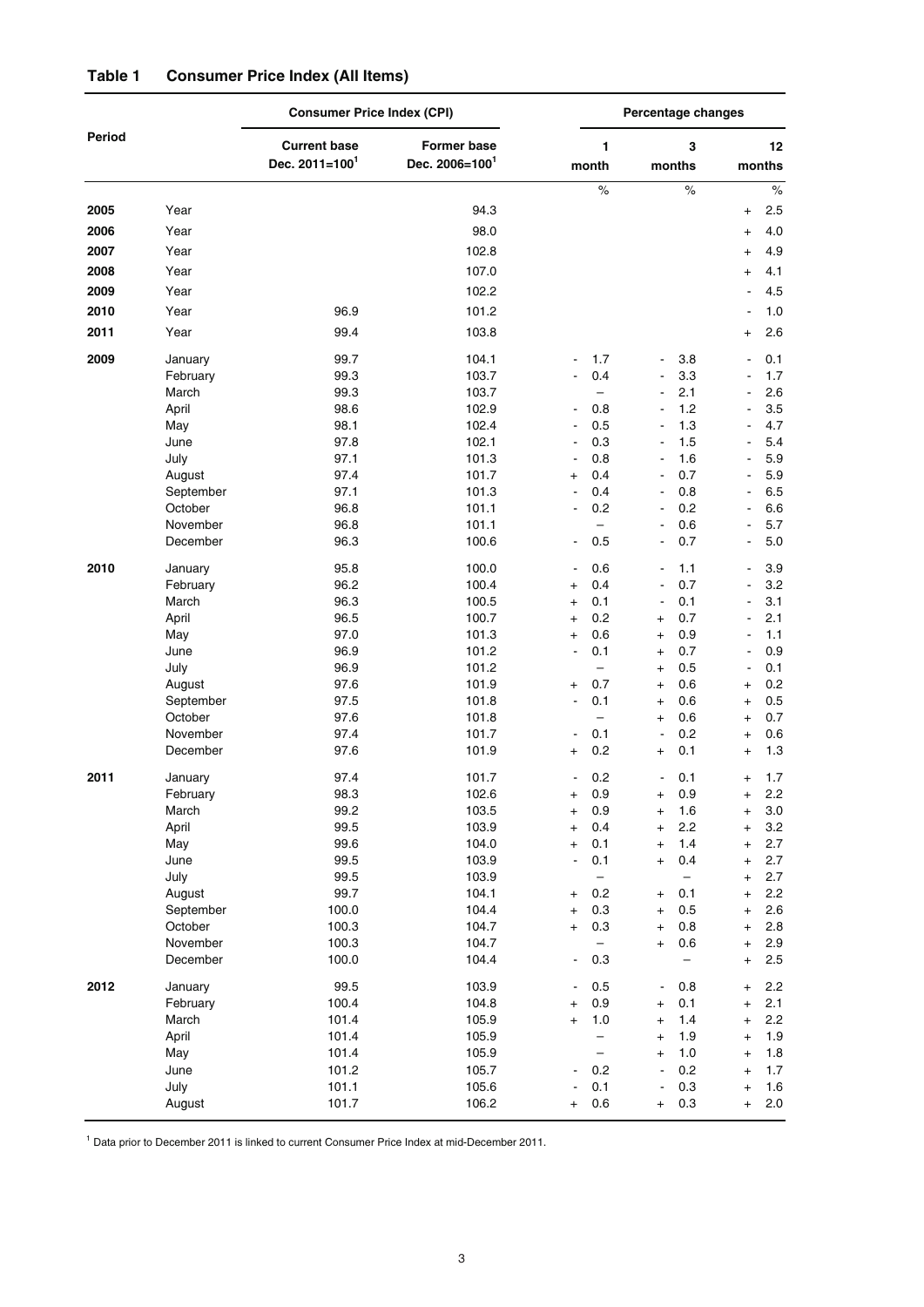### **Table 2 CPI Subindices, August 2012**

|                                                           | Dec. 2011<br>base      | <b>Consumer Price Index (CPI)</b>        |                                     |       | Percentage changes |             |         |              |        |  |
|-----------------------------------------------------------|------------------------|------------------------------------------|-------------------------------------|-------|--------------------|-------------|---------|--------------|--------|--|
| <b>Subindices</b>                                         | expenditure<br>weights | <b>Current base</b><br>Dec. $2011 = 100$ | <b>Former base</b><br>Dec. 2006=100 | month |                    | 3<br>months |         | 12<br>months |        |  |
| CPI excluding Tobacco                                     | 97.355                 | 101.7                                    | 105.4                               |       | $+ 0.6$            |             | $+ 0.3$ | $+$          | 1.9    |  |
| CPI excluding Housing                                     | 87.146                 | 102.8                                    | 107.4                               |       | $+ 0.9$            | $+$         | 0.6     | $+$          | 3.1    |  |
| CPI excluding Mortgage Interest                           | 94.331                 | 102.6                                    | 106.9                               |       | $+ 0.8$            | $+$         | 0.6     | $+$          | 2.9    |  |
| CPI excluding Energy Products <sup>2</sup>                | 88.639                 | 101.0                                    | 102.9                               |       | $+ 0.3$            | $+$         | 0.3     | $+$          | 1.0    |  |
| CPI excluding Energy and Unprocessed<br>Food <sup>3</sup> | 83.762                 | 101.0                                    | 103.4                               |       | $+ 0.2$            |             | $+ 0.3$ | $+$          | $-1.1$ |  |

<sup>1</sup> Housing includes rents, waste collection & disposal charges, mortgage interest, materials for repairs & decoration and house insurance.

<sup>2</sup> Energy products includes electricity, gas, other domestic and transport fuels.

<sup>3</sup> Energy and unprocessed food includes electricity, gas, other domestic & transport fuels, meat, fish, fruit and vegetables.

### **Table 3 Consumer Price COICOP Division Indices, August 2012**

|                                                        | Dec. 2011<br>base      | <b>Consumer Price Index (CPI)</b>    |                                     | Percentage changes |                       |                          |             |                |              |
|--------------------------------------------------------|------------------------|--------------------------------------|-------------------------------------|--------------------|-----------------------|--------------------------|-------------|----------------|--------------|
| <b>COICOP Division</b>                                 | expenditure<br>weights | <b>Current base</b><br>Dec. 2011=100 | <b>Former base</b><br>Dec. 2006=100 |                    | $\mathbf{1}$<br>month |                          | 3<br>months |                | 12<br>months |
| 01 Food and Non-Alcoholic Beverages                    | 11.366                 | 100.5                                | 102.5                               | $+$                | 0.3                   | $+$                      | 0.3         | $+$            | 0.4          |
| 02 Alcoholic Beverages and Tobacco                     | 4.908                  | 103.1                                | 113.7                               | $+$                | 0.1                   | $\blacksquare$           | 0.9         | $+$            | 3.3          |
| 03 Clothing and Footwear                               | 5.203                  | 96.7                                 | 69.7                                | $^{+}$             | 6.6                   | $\blacksquare$           | 3.1         | $+$            | 1.7          |
| 04 Housing, Water, Electricity, Gas<br>and Other Fuels | 17.476                 | 96.9                                 | 104.1                               | $\blacksquare$     | 0.5                   | $\overline{a}$           | 1.4         | $\blacksquare$ | 1.1          |
| 05 Furnishings, Household Equipment and                |                        |                                      |                                     |                    |                       |                          |             |                |              |
| Routine Household Maintenance                          | 3.220                  | 97.7                                 | 85.5                                | $+$                | 0.7                   | $\blacksquare$           | 0.6         | $\blacksquare$ | 2.3          |
| 06 Health                                              | 4.629                  | 100.5                                | 116.8                               | $\blacksquare$     | 0.2                   | $\blacksquare$           | 0.1         | $+$            | 0.6          |
| 07 Transport                                           | 15.088                 | 110.5                                | 120.5                               | $^{+}$             | 1.6                   | $+$                      | 3.6         | $+$            | 8.3          |
| 08 Communications                                      | 3.487                  | 98.0                                 | 103.7                               |                    | 0.4                   |                          | 1.1         | $\blacksquare$ | 2.0          |
| 09 Recreation and Culture                              | 8.075                  | 98.9                                 | 97.6                                | $+$                | 0.3                   | $\overline{\phantom{a}}$ | 0.2         | $\blacksquare$ | 1.4          |
| 10 Education                                           | 2.461                  | 100.0                                | 131.8                               |                    | $\equiv$              |                          |             | $+$            | 9.6          |
| 11 Restaurants and Hotels <sup>1</sup>                 | 14.172                 | 102.6                                | 104.3                               | $+$                | 0.2                   | $+$                      | 1.2         | $+$            | 1.0          |
| 12 Miscellaneous Goods and Services                    | 9.915                  | 104.6                                | 125.4                               |                    |                       | $+$                      | 0.3         | $+$            | 5.4          |
| <b>ALL ITEMS</b>                                       | 100.000                | 101.7                                | 106.2                               | ÷                  | 0.6                   | ÷                        | 0.3         | ÷.             | 2.0          |
| Of which:                                              |                        |                                      |                                     |                    |                       |                          |             |                |              |
| Goods <sup>2</sup>                                     | 43.383                 | 101.3                                | 99.6                                | $+$                | 1.6                   | $\overline{\phantom{a}}$ | 0.6         | $+$            | 1.6          |
| Services <sup>3</sup>                                  | 56.617                 | 102.0                                | 112.0                               |                    | 0.2                   | $+$                      | 1.0         | $+$            | 2.3          |
| <b>Energy Products</b>                                 | 11.361                 | 106.9                                | 143.6                               | $+$                | 2.7                   |                          | 0.2         | $+$            | 10.0         |
| Utilities and Local Charges <sup>4</sup>               | 4.258                  | 101.7                                | 115.8                               |                    | $\qquad \qquad -$     |                          |             | $+$            | 8.3          |
| Alcohol <sup>5</sup>                                   | 8.460                  | 101.9                                | 103.5                               | $\blacksquare$     | 0.1                   | $\blacksquare$           | 0.7         | $+$            | 0.8          |
| Tobacco                                                | 2.645                  | 103.4                                | 131.9                               | $^{+}$             | 0.4                   | $+$                      | 0.7         | $+$            | 6.7          |
| Mortgage Interest                                      | 5.669                  | 86.6                                 | 93.3                                |                    | 3.2                   |                          | 4.6         | $\blacksquare$ | 13.3         |
| Services excluding Mortgage Interest                   | 50.948                 | 103.7                                | 114.2                               | $+$                | 0.1                   | $+$                      | 1.6         | $+$            | 4.1          |
|                                                        |                        |                                      |                                     |                    |                       |                          |             |                |              |

 $^1$  Includes alcoholic beverages consumed on licensed premises.

 $2$  Non service items usually purchased and transportable from a retail outlet.

insurance, public transport, entertainment and recreation, education, household services and miscellaneous services including childcare, social protection, package holidays and other services. <sup>3</sup> Electricity, gas, telecommunications, alcoholic beverages consumed on licensed premises, meals out, housing, rent, mortgage interest repayments,

<sup>4</sup> Electricity, gas, landline telecommunications and waste collection & disposal charges.

<sup>5</sup> Constitutes part of 02 (*see page 13* - off-licence sales) and part of 11 (*see page 13* - alcohol consumed on licensed premises) giving a combined index for alcohol.

See Background Notes page 13 for definition of COICOP divisions.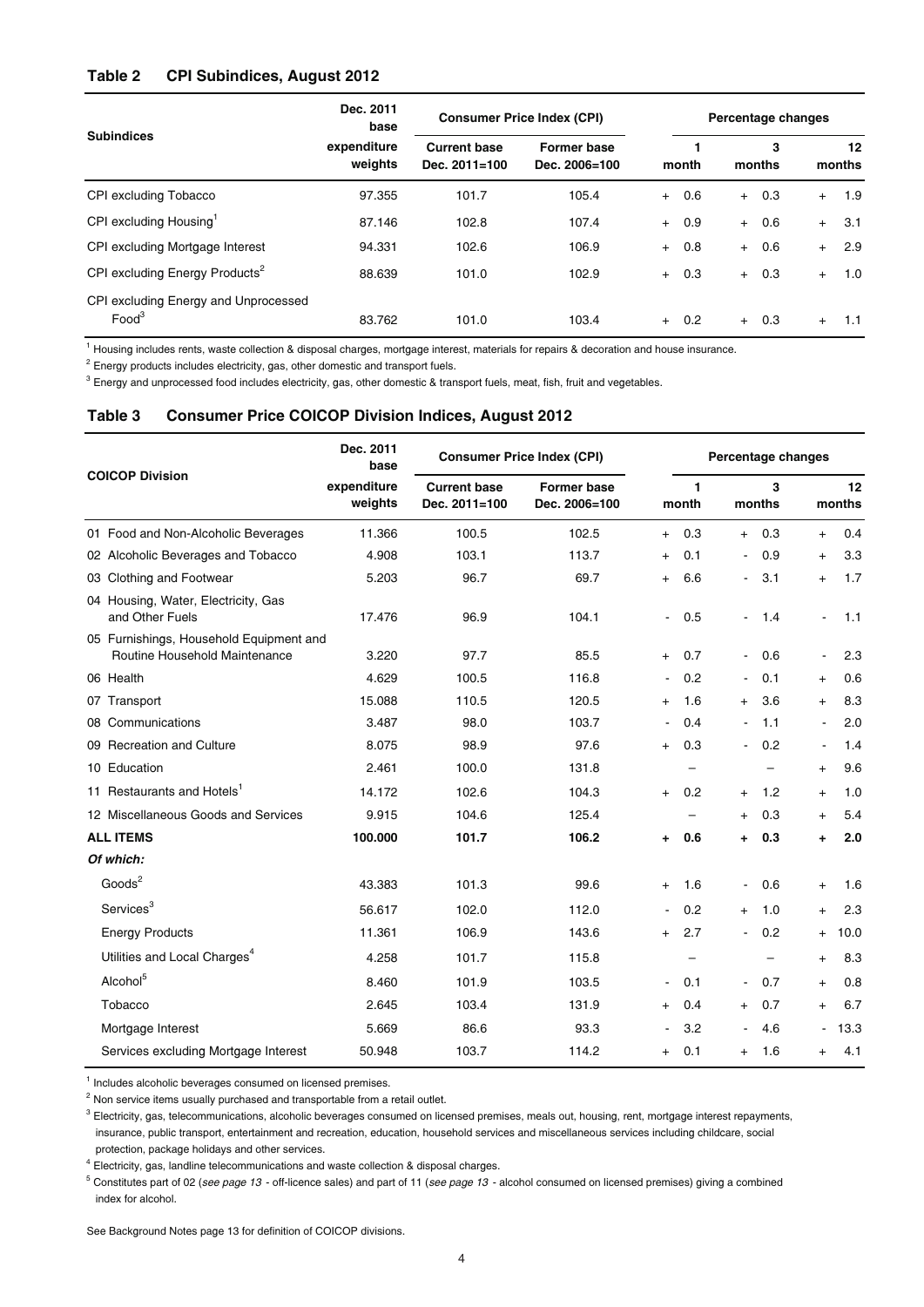## **Table 4 Contributions to the change in the All Items CPI, August 2012**

| <b>COICOP Division</b>                                                          | <b>Percentage contributions</b> |                     |                          |          |                |      |  |  |
|---------------------------------------------------------------------------------|---------------------------------|---------------------|--------------------------|----------|----------------|------|--|--|
|                                                                                 |                                 | 1 month             |                          | 3 months | 12 months $2$  |      |  |  |
| 01 Food and Non-Alcoholic Beverages                                             | $+$                             | 0.03                | $^{+}$                   | 0.03     | $+$            | 0.06 |  |  |
| 02 Alcoholic Beverages and Tobacco                                              |                                 |                     | $\overline{\phantom{0}}$ | 0.04     | $+$            | 0.16 |  |  |
| 03 Clothing and Footwear                                                        | $\ddot{}$                       | 0.31                | $\overline{\phantom{0}}$ | 0.16     | $+$            | 0.01 |  |  |
| 04 Housing, Water, Electricity, Gas and Other Fuels                             |                                 | 0.07                | $\blacksquare$           | 0.23     | $\sim$         | 0.19 |  |  |
| 05 Furnishings, Household Equipment and Routine<br><b>Household Maintenance</b> | $^{+}$                          | 0.02                | $\overline{\phantom{0}}$ | 0.02     | $\blacksquare$ | 0.07 |  |  |
| 06 Health                                                                       |                                 | 0.01                |                          |          | $+$            | 0.02 |  |  |
| 07 Transport                                                                    | $+$                             | 0.25                | $+$                      | 0.57     | $+$            | 1.30 |  |  |
| 08 Communications                                                               |                                 | 0.02                | $\blacksquare$           | 0.04     | $\blacksquare$ | 0.07 |  |  |
| 09 Recreation and Culture                                                       | $+$                             | 0.03                | ٠                        | 0.01     | $\blacksquare$ | 0.12 |  |  |
| 10 Education                                                                    |                                 |                     |                          |          | $+$            | 0.23 |  |  |
| 11 Restaurants and Hotels                                                       | $+$                             | 0.02                | $^{+}$                   | 0.16     | $+$            | 0.13 |  |  |
| 12 Miscellaneous Goods and Services                                             |                                 |                     | $^{+}$                   | 0.03     | $+$            | 0.54 |  |  |
| <b>ALL ITEMS % change</b>                                                       | $\ddot{}$                       | $0.6^{\frac{1}{2}}$ | $\ddot{}$                | $0.3^1$  | $+$            | 2.0  |  |  |
| Goods                                                                           | $\ddot{}$                       | 0.67                | $\overline{\phantom{0}}$ | 0.29     | $+$            | 0.65 |  |  |
| Services                                                                        |                                 | 0.10                | $^{+}$                   | 0.58     | $+$            | 1.33 |  |  |
| <b>Energy Products</b>                                                          | $^{+}$                          | 0.32                | $\blacksquare$           | 0.01     | $+$            | 1.06 |  |  |
| Tobacco                                                                         | $\ddot{}$                       | 0.01                | $^{+}$                   | 0.02     | $+$            | 0.21 |  |  |
| Mortgage Interest                                                               |                                 | 0.16                | $\blacksquare$           | 0.23     | $\sim$         | 0.75 |  |  |

 $1$  Totals may not equal the sum of the categories due to rounding differences.

<sup>2</sup> Estimated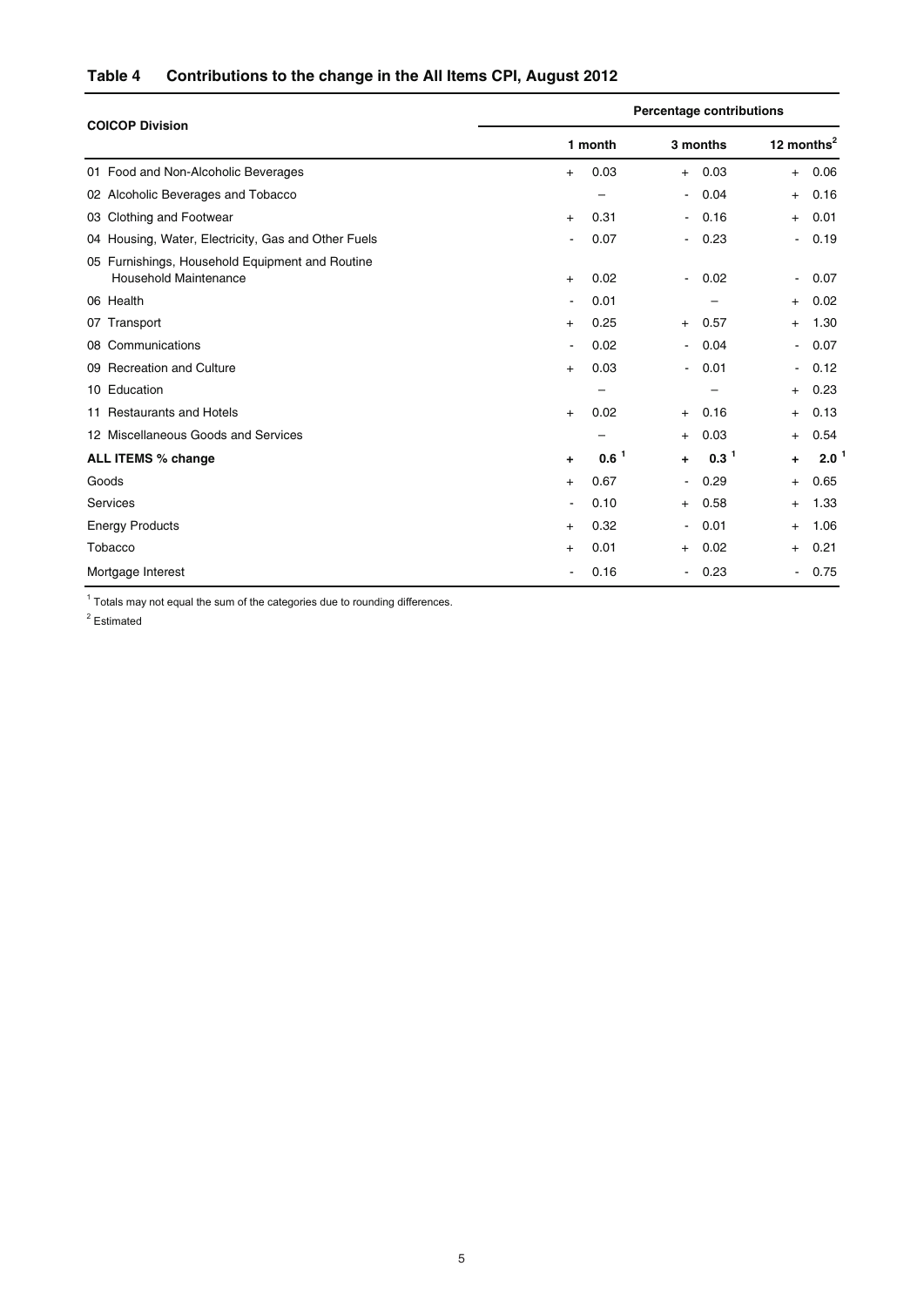|        |                | <b>HICP</b>    |                                         | Percentage changes                                |  |  |  |  |
|--------|----------------|----------------|-----------------------------------------|---------------------------------------------------|--|--|--|--|
| Period |                |                | $\mathbf{1}$                            | 12 <sup>°</sup>                                   |  |  |  |  |
|        |                | Year 2005=100  | month                                   | months                                            |  |  |  |  |
|        |                |                | $\%$                                    | $\%$                                              |  |  |  |  |
| 2004   | Year           |                |                                         | 2.3<br>$+$                                        |  |  |  |  |
| 2005   | Year           | 100.0          |                                         | 2.2<br>$+$                                        |  |  |  |  |
| 2006   | Year           | 102.7          |                                         | 2.7<br>$\ddot{}$                                  |  |  |  |  |
| 2007   | Year           | 105.6          |                                         | 2.8<br>$+$                                        |  |  |  |  |
| 2008   | Year           | 108.9          |                                         | 3.1<br>$^{+}$                                     |  |  |  |  |
| 2009   | Year           | 107.1          |                                         | 1.7<br>$\blacksquare$                             |  |  |  |  |
| 2010   | Year           | 105.4          |                                         | 1.6                                               |  |  |  |  |
| 2011   | Year           | 106.6          |                                         | 1.1<br>$+$                                        |  |  |  |  |
| 2009   | January        | 107.6          | 0.8<br>$\blacksquare$                   | 1.1<br>$+$                                        |  |  |  |  |
|        | February       | 107.8          | 0.2<br>$+$                              | 0.1<br>$+$                                        |  |  |  |  |
|        | March          | 107.9          | 0.1<br>$+$                              | 0.7<br>$\blacksquare$                             |  |  |  |  |
|        | April          | 108.0          | 0.1<br>$^{+}$                           | 0.7<br>$\blacksquare$                             |  |  |  |  |
|        | May            | 107.6          | 0.4<br>$\blacksquare$                   | 1.7<br>$\blacksquare$                             |  |  |  |  |
|        | June           | 107.6          | $\overline{\phantom{0}}$                | 2.2<br>$\blacksquare$                             |  |  |  |  |
|        | July           | 106.7          | 0.8<br>$\blacksquare$                   | 2.6<br>$\blacksquare$                             |  |  |  |  |
|        | August         | 106.9          | 0.2<br>$^{+}$                           | 2.4<br>$\blacksquare$                             |  |  |  |  |
|        | September      | 106.5          | 0.4<br>$\blacksquare$                   | 3.0<br>$\blacksquare$                             |  |  |  |  |
|        | October        | 106.3          | 0.2<br>$\overline{\phantom{a}}$         | 2.8<br>$\blacksquare$                             |  |  |  |  |
|        | November       | 106.2          | 0.1<br>ä,                               | 2.8<br>$\blacksquare$                             |  |  |  |  |
|        | December       | 105.7          | 0.5<br>$\blacksquare$                   | 2.6<br>$\blacksquare$                             |  |  |  |  |
| 2010   | January        | 105.0          | 0.7<br>$\blacksquare$                   | 2.4<br>$\blacksquare$                             |  |  |  |  |
|        | February       | 105.2          | 0.2<br>$\ddot{}$                        | 2.4<br>$\blacksquare$                             |  |  |  |  |
|        | March          | 105.3          | 0.1<br>$\ddot{}$                        | 2.4<br>$\blacksquare$                             |  |  |  |  |
|        | April          | 105.3          | Ξ.                                      | 2.5<br>$\blacksquare$                             |  |  |  |  |
|        | May            | 105.6          | 0.3<br>$\ddot{}$<br>0.1                 | 1.9<br>$\overline{\phantom{a}}$<br>$\blacksquare$ |  |  |  |  |
|        | June<br>July   | 105.5<br>105.4 | $\blacksquare$<br>0.1<br>$\blacksquare$ | 2.0<br>1.2<br>$\blacksquare$                      |  |  |  |  |
|        | August         | 105.6          | 0.2<br>$\ddot{}$                        | 1.2<br>$\blacksquare$                             |  |  |  |  |
|        | September      | 105.4          | 0.2<br>$\blacksquare$                   | $1.0\,$<br>$\blacksquare$                         |  |  |  |  |
|        | October        | 105.5          | 0.1<br>$^{+}$                           | 0.8                                               |  |  |  |  |
|        | November       | 105.3          | 0.2<br>$\blacksquare$                   | 0.8                                               |  |  |  |  |
|        | December       | 105.5          | 0.2<br>$\ddot{}$                        | 0.2<br>$\blacksquare$                             |  |  |  |  |
| 2011   | January        | 105.2          | 0.3<br>$\blacksquare$                   | 0.2<br>$\ddot{}$                                  |  |  |  |  |
|        | February       | 106.1          | 0.9<br>$+$                              | 0.9<br>$+$                                        |  |  |  |  |
|        | March          | 106.6          | 0.5<br>$+$                              | $1.2$<br>$+$                                      |  |  |  |  |
|        | April          | 106.9          | 0.3<br>$+$                              | 1.5<br>$+$                                        |  |  |  |  |
|        | May            | 106.9          | -                                       | $1.2$<br>$\ddot{}$                                |  |  |  |  |
|        | June           | 106.7          | 0.2<br>$\blacksquare$                   | $1.1$<br>$\ddot{}$                                |  |  |  |  |
|        | July<br>August | 106.5          | 0.2<br>$\blacksquare$<br>0.2            | $1.0\,$<br>$+$<br>$1.0\,$                         |  |  |  |  |
|        | September      | 106.7<br>106.8 | $+$<br>0.1<br>$+$                       | $+$<br>$1.3$<br>$+$                               |  |  |  |  |
|        | October        | 107.1          | 0.3<br>$+$                              | 1.5<br>$+$                                        |  |  |  |  |
|        | November       | 107.1          | -                                       | 1.7<br>$+$                                        |  |  |  |  |
|        | December       | 107.0          | 0.1<br>$\blacksquare$                   | $1.4$<br>$+$                                      |  |  |  |  |
| 2012   | January        | 106.6          | 0.4<br>$\blacksquare$                   | 1.3<br>$+$                                        |  |  |  |  |
|        | February       | 107.8          | 1.1<br>$+$                              | 1.6<br>$+$                                        |  |  |  |  |
|        | March          | 108.9          | $1.0$<br>$+$                            | 2.2<br>$+$                                        |  |  |  |  |
|        | April          | 108.9          | -                                       | 1.9<br>$\ddot{}$                                  |  |  |  |  |
|        | May            | 108.9          | -                                       | 1.9<br>$+$                                        |  |  |  |  |
|        | June           | 108.7          | 0.2                                     | 1.9<br>$+$                                        |  |  |  |  |
|        | July           | 108.6          | 0.1                                     | 2.0<br>$+$                                        |  |  |  |  |
|        | August         | 109.5          | 0.8<br>$\begin{array}{c} + \end{array}$ | 2.6<br>$+$                                        |  |  |  |  |
|        |                |                |                                         |                                                   |  |  |  |  |

## **Table 5 EU Harmonised Index of Consumer Prices - Ireland**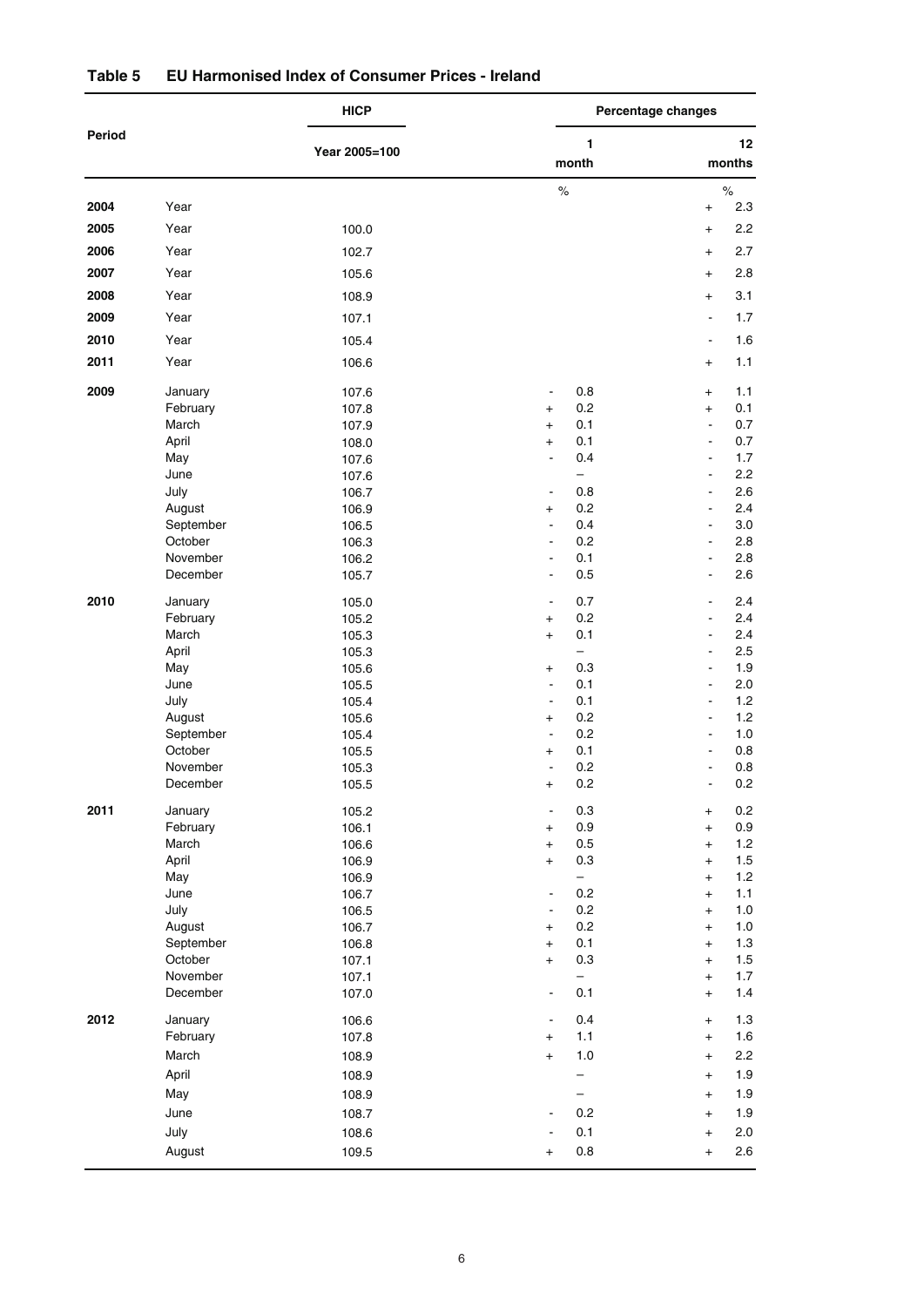### **Ireland Table 6 EU Harmonised Consumer Price COICOP Division Indices, August 2012**

|                                                                          | <b>HICP</b>                                           | Percentage change |      |                |      | Percentage contribution |                          |                |      |
|--------------------------------------------------------------------------|-------------------------------------------------------|-------------------|------|----------------|------|-------------------------|--------------------------|----------------|------|
| <b>COICOP Division</b>                                                   | <b>Current base</b><br>1<br><b>Year 2005</b><br>month |                   |      | 12<br>months   |      | 1<br>month              |                          | 12<br>months   |      |
|                                                                          |                                                       |                   | $\%$ |                | $\%$ |                         | $\%$                     |                | $\%$ |
| 01 Food and Non-Alcoholic Beverages                                      | 104.2                                                 | $\ddot{}$         | 0.3  | $\ddot{}$      | 0.4  | $+$                     | 0.03                     | $+$            | 0.06 |
| 02 Alcoholic Beverages and Tobacco                                       | 119.3                                                 | $+$               | 0.1  | $+$            | 3.3  |                         | -                        | $^{+}$         | 0.18 |
| 03 Clothing and Footwear                                                 | 70.3                                                  | $+$               | 6.7  | $+$            | 1.7  | $+$                     | 0.35                     | $^{+}$         | 0.02 |
| 04 Housing, Water, Electricity, Gas<br>and Other Fuels                   | 120.9                                                 | $\ddot{}$         | 0.8  | $\ddot{}$      | 5.7  | $+$                     | 0.10                     | $+$            | 0.62 |
| 05 Furnishings, Household Equipment<br>and Routine Household Maintenance | 84.5                                                  | $+$               | 0.7  |                | 2.2  | $+$                     | 0.02                     |                | 0.08 |
| 06 Health                                                                | 123.2                                                 | $\blacksquare$    | 0.2  | $+$            | 0.7  | $\blacksquare$          | 0.01                     | $^{+}$         | 0.03 |
| 07 Transport                                                             | 122.3                                                 | $\ddot{}$         | 1.7  | $+$            | 8.2  | $^{+}$                  | 0.28                     | $^{+}$         | 1.32 |
| 08 Communications                                                        | 103.3                                                 | $\blacksquare$    | 0.4  | $\blacksquare$ | 2.0  | $\blacksquare$          | 0.02                     | ۰.             | 0.08 |
| 09 Recreation and Culture                                                | 99.7                                                  | $+$               | 0.3  | $\blacksquare$ | 1.3  | $+$                     | 0.03                     | $\blacksquare$ | 0.13 |
| 10 Education                                                             | 142.7                                                 |                   | -    | $+$            | 9.8  |                         | $\overline{\phantom{0}}$ | $^{+}$         | 0.26 |
| 11 Restaurants and Hotels                                                | 109.6                                                 | $^{+}$            | 0.1  | $\ddot{}$      | 1.0  | $^{+}$                  | 0.03                     | $^{+}$         | 0.14 |
| 12 Miscellaneous Goods and Services                                      | 120.1                                                 | $+$               | 0.2  | $+$            | 3.4  | $+$                     | 0.01                     | $^{+}$         | 0.24 |
| <b>HICP</b>                                                              | 109.5                                                 | $\ddot{}$         | 0.8  | ÷              | 2.6  | ÷                       | $0.8-1$                  | $\ddot{}$      | 2.6  |
| Goods                                                                    | 101.0                                                 | $+$               | 1.6  | $+$            | 1.6  | $^{+}$                  | 0.74                     | $^{+}$         | 0.78 |
| Services                                                                 | 118.6                                                 | $\ddot{}$         | 0.2  | $\ddot{}$      | 3.6  | $\ddot{}$               | 0.08                     | $^{+}$         | 1.84 |
| HICP excluding Energy and Unprocessed Food <sup>2</sup>                  | 105.8                                                 | $\ddot{}$         | 0.6  | $\ddot{}$      | 1.7  | $+$                     | 0.41                     | $^{+}$         | 1.31 |

 $1$  Totals may not equal the sum of the categories due to rounding differences.

 $^2$  Energy and unprocessed food includes electricity, gas, other domestic & transport fuels, meat, fish, fruit and vegetables.

#### **Table 7 EU Harmonised Index of Consumer Prices - annual % changes, March 2012 to July 2012**

| Country                        | <b>July 2011</b><br><b>July 2012</b> | <b>June 2011</b><br><b>June 2012</b> | <b>May 2011</b><br><b>May 2012</b> | April 2011<br>April 2012 | <b>March 2011</b><br><b>March 2012</b> |
|--------------------------------|--------------------------------------|--------------------------------------|------------------------------------|--------------------------|----------------------------------------|
| Austria                        | $2.1-1$                              | 2.2                                  | 2.2                                | 2.3                      | 2.6                                    |
| Belgium                        | 2.0                                  | 2.2                                  | 2.6                                | 2.9                      | 3.1                                    |
| Cyprus                         | 3.8                                  | 2.9                                  | 3.7                                | 3.6                      | 3.5                                    |
| Estonia                        | 4.1                                  | 4.4                                  | 4.1                                | 4.3                      | 4.7                                    |
| Finland                        | 3.1                                  | 2.9                                  | 3.1                                | 3.0                      | 2.9                                    |
| France                         | 2.2                                  | 2.3                                  | 2.3                                | 2.4                      | 2.6                                    |
| Germany                        | 1.9                                  | 2.0                                  | 2.2                                | 2.2                      | 2.3                                    |
| Greece                         | 0.9                                  | 1.0                                  | 0.9                                | 1.5                      | 1.4                                    |
| Ireland                        | 2.0                                  | 1.9                                  | 1.9                                | 1.9                      | 2.2                                    |
| Italy                          | 3.6                                  | 3.6                                  | 3.5                                | 3.7                      | 3.8                                    |
| Luxembourg                     | 2.7                                  | 2.6                                  | 2.7                                | 3.0                      | 2.9                                    |
| Malta                          | 4.2                                  | 4.4                                  | 3.7                                | 3.8                      | 2.6                                    |
| Netherlands                    | 2.6 <sup>1</sup>                     | 2.5                                  | 2.5                                | 2.8                      | 2.9                                    |
| Portugal                       | 2.8                                  | 2.7                                  | 2.7                                | 2.9                      | 3.1                                    |
| Slovakia                       | 3.8                                  | 3.7                                  | 3.4                                | 3.7                      | 3.9                                    |
| Slovenia                       | 2.6                                  | 2.4                                  | 2.4                                | 2.9                      | 2.4                                    |
| Spain                          | 2.2                                  | 1.8                                  | 1.9                                | 2.0                      | 1.8                                    |
| Euro Area (MUICP) <sup>2</sup> | $2.4^1$                              | 2.4                                  | 2.4                                | 2.6                      | 2.7                                    |
| Bulgaria                       | 2.4                                  | 1.6                                  | 1.8                                | 2.0                      | 1.7                                    |
| Czech Republic                 | 3.3                                  | 3.8                                  | 3.5                                | 4.0                      | 4.2                                    |
| Denmark                        | 2.1                                  | 2.2                                  | 2.1                                | 2.3                      | 2.7                                    |
| Hungary                        | 5.7                                  | 5.6                                  | 5.4                                | 5.6                      | 5.5                                    |
| Latvia                         | 1.9                                  | 2.1                                  | 2.3                                | 2.8                      | 3.2                                    |
| Lithuania                      | 2.9                                  | 2.6                                  | 2.6                                | 3.3                      | 3.7                                    |
| Poland                         | 4.0                                  | 4.2                                  | 3.6                                | 4.0                      | 3.9                                    |
| Romania                        | 3.1                                  | 2.2                                  | 2.0                                | 1.9                      | 2.5                                    |
| Sweden                         | 0.7                                  | 0.9                                  | 0.9                                | 1.0                      | 1.1                                    |
| United Kingdom                 | 2.6                                  | 2.4                                  | 2.8                                | 3.0                      | 3.5                                    |
| EU                             | $2.5^{\frac{1}{2}}$                  | $2.5^3$                              | 2.5                                | 2.7                      | 2.9                                    |

1 Provisional Source: Eurostat

<sup>2</sup> MUICP (see Background Notes)

<sup>3</sup> Revised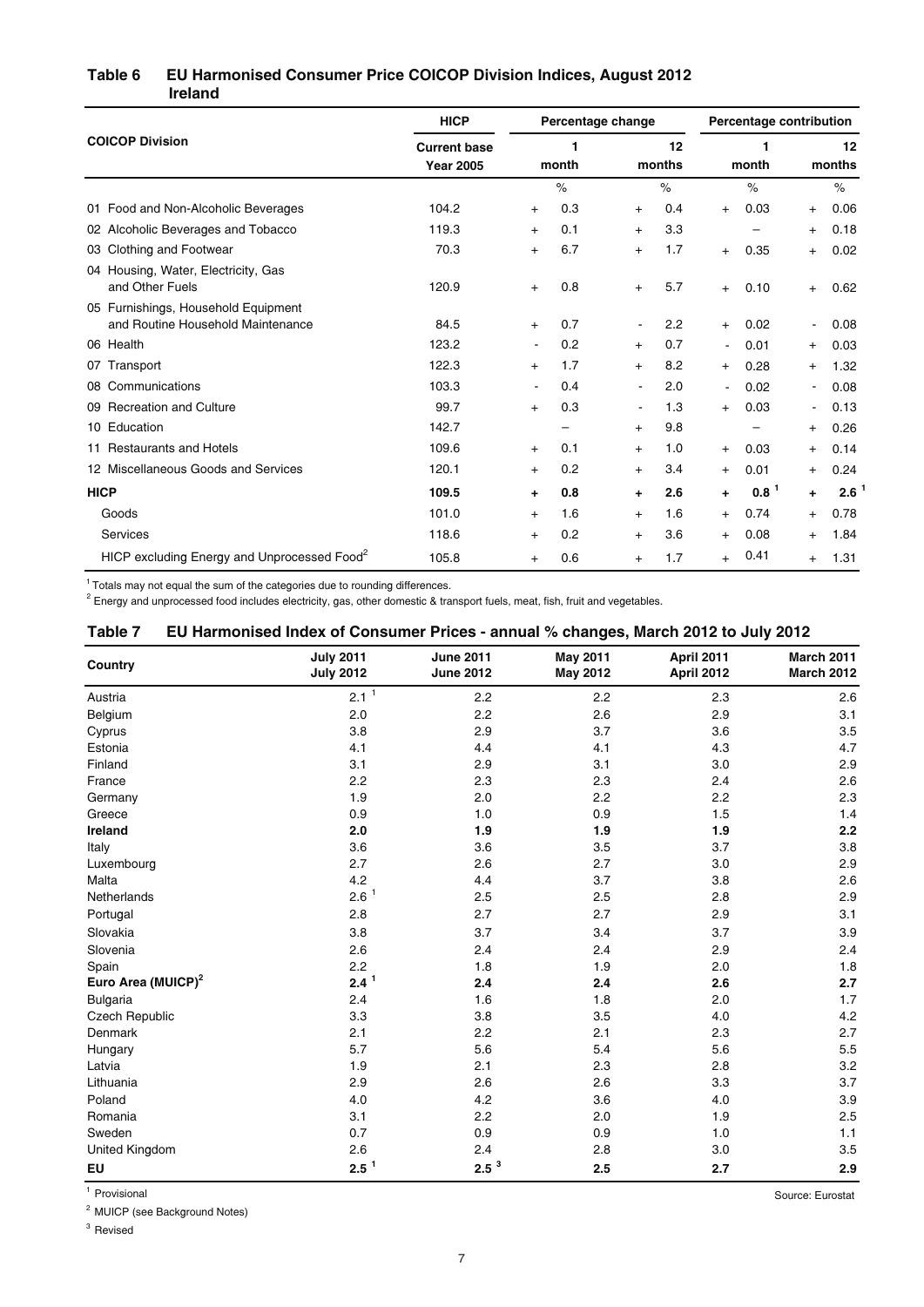

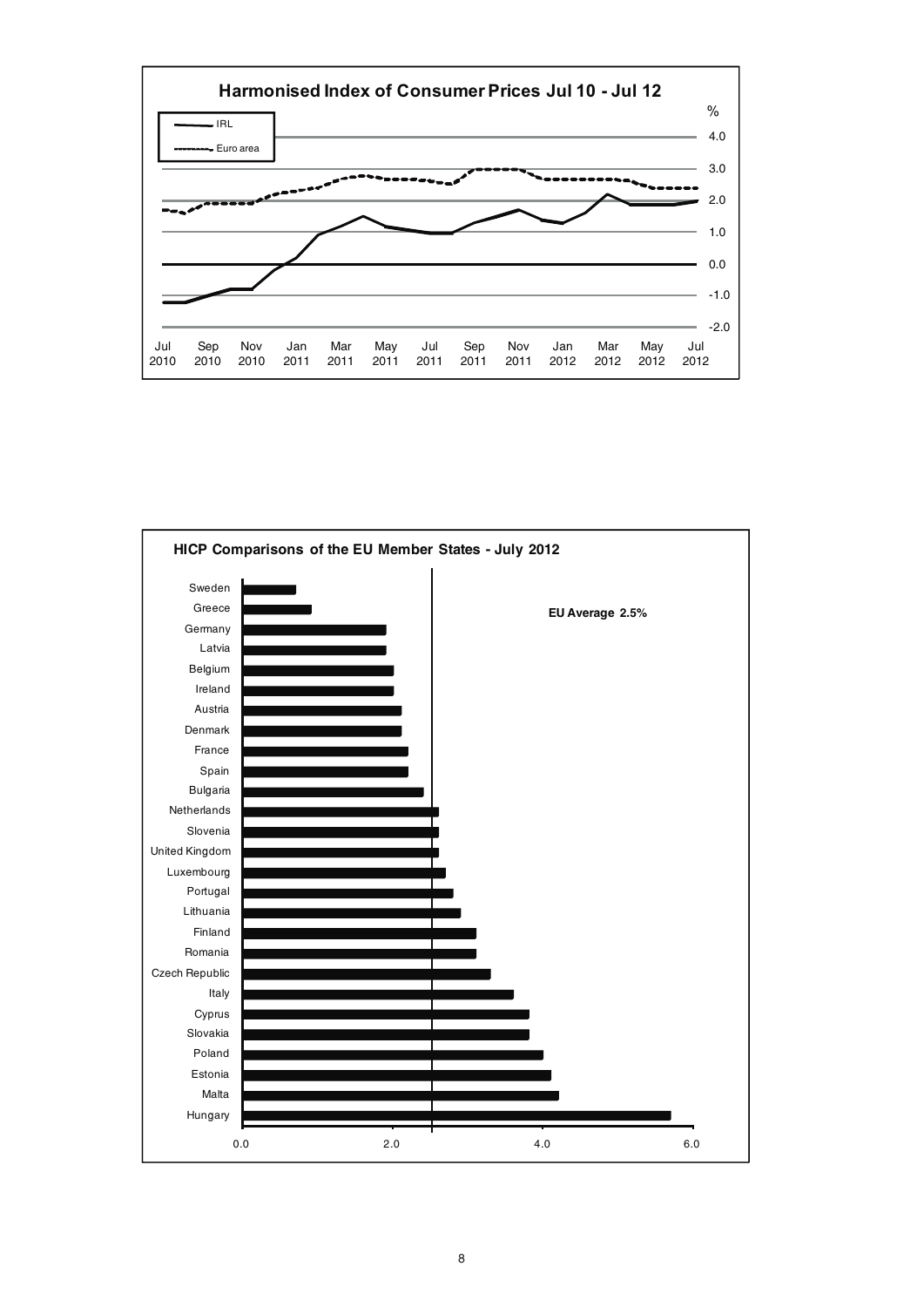|                       | 00               | 01               | 02               | 03               | 04               | 05               | 06               | 07               | 08                  | 09               | 10               | 11               | 12               |
|-----------------------|------------------|------------------|------------------|------------------|------------------|------------------|------------------|------------------|---------------------|------------------|------------------|------------------|------------------|
| Euro area             | $2.4^1$          | $2.5-1$          | 4.7 <sup>1</sup> | 3.1 <sup>1</sup> | $3.8^1$          | 1.3 <sup>1</sup> | 2.8 <sup>1</sup> | 3.2 <sup>1</sup> | $-3.11$             | 1.0 <sup>1</sup> | $0.7^1$          | 2.1 <sup>1</sup> | $1.6^1$          |
| <b>EU</b>             | $2.5-1$          | 2.7 <sup>1</sup> | 4.8 <sup>1</sup> | 2.1 <sup>1</sup> | 4.2 <sup>1</sup> | $1.6^1$          | 3.0 <sup>1</sup> | 3.0 <sup>1</sup> | $-1.1$ <sup>1</sup> | $0.8^1$          | 1.9 <sup>1</sup> | 2.3 <sup>1</sup> | 1.9 <sup>1</sup> |
| <b>Belgium</b>        | 2.0              | 2.5              | 3.0              | 1.8              | 2.5              | 1.6              | 0.5              | 1.9              | $-1.4$              | 2.6              | 3.0              | 2.0              | 3.3              |
| Germany               | 1.9              | 2.9              | 2.5              | 2.4              | 2.7              | 1.0              | 2.3              | 2.1              | $-1.0$              | 2.1              | $-5.3$           | 1.9              | $-0.7$           |
| <b>Estonia</b>        | 4.1              | 2.7              | 4.4              | 3.6              | 9.8              | 2.9              | $-0.2$           | 3.2              | $-8.9$              | 0.3              | 6.3              | 10.6             | 3.2              |
| Ireland               | 2.0              | 0.2              | 3.4              | $-1.3$           | 5.4              | $-2.4$           | 0.8              | 6.7              | $-1.6$              | $-1.6$           | 9.5              | 0.9              | 2.7              |
| Greece                | 0.9              | 1.1              | 2.4              | $-1.1$           | 5.3              | $-0.9$           | $-1.6$           | 1.4              | $-1.9$              | $-1.3$           | $-1.0$           | 2.3              | 0.5              |
| <b>Spain</b>          | 2.2              | 1.2              | 9.5              | 1.0              | 5.3              | 0.3              | 6.6              | 4.0              | $-4.6$              | 0.3              | 2.8              | 0.7              | 1.3              |
| <b>France</b>         | 2.2              | 2.6              | 5.0              | 3.6              | 3.2              | 2.2              | 0.9              | 2.9              | $-8.2$              | 0.2              | 2.9              | 2.6              | 2.7              |
| <b>Italy</b>          | 3.6              | 2.6              | 7.1              | 6.9              | 7.0              | 1.9              | 6.1              | 5.0              | $-1.0$              | 0.9              | 2.0              | 1.9              | 2.5              |
| <b>Cyprus</b>         | 3.8              | 1.7              | 2.4              | -2.1             | 10.5             | -0.7             | 0.4              | 4.0              | 1.3                 | 0.9              | 2.9              | 5.1              | 1.6              |
| Luxembourg            | 2.7              | 2.5              | 3.5              | 4.9              | 3.1              | 2.5              | 0.3              | 2.6              | $-0.5$              | 1.6              | 2.1              | 2.9              | 3.2              |
| <b>Malta</b>          | 4.2              | 5.7              | 4.4              | $-0.8$           | 0.9              | 3.5              | 1.8              | 2.4              | $-5.6$              | 0.4              | 3.8              | 11.1             | 1.9              |
| <b>Netherlands</b>    | 2.6 <sup>1</sup> | 1.4 <sup>1</sup> | 4.1 <sup>1</sup> | $0.9-1$          | 2.7 <sup>1</sup> | $1.0-1$          | $12.9-1$         | $3.3-1$          | $-0.5-1$            | 2.2 <sup>1</sup> | 2.7 <sup>1</sup> | $2.6-1$          | 3.4 <sup>1</sup> |
| <b>Austria</b>        | 2.1 <sup>1</sup> | 3.3 <sup>1</sup> | $2.0-1$          | $0.9-1$          | $3.7^1$          | 2.4 <sup>1</sup> | 1.1 <sup>1</sup> | 2.3 <sup>1</sup> | 0.1 <sup>1</sup>    | $-0.21$          | $5.2^1$          | $3.3^1$          | 2.9 <sup>1</sup> |
| Portugal              | 2.8              | 4.0              | 5.8              | $-5.0$           | 10.4             | $-0.8$           | $-2.1$           | 2.1              | 0.5                 | 1.1              | 1.5              | 4.5              | 0.8              |
| Slovenia              | 2.6              | 4.5              | 7.7              | 0.3              | 3.8              | 0.3              | $-0.6$           | 3.7              | $-3.1$              | 0.8              | 1.8              | 1.5              | 1.7              |
| Slovakia              | 3.8              | 4.8              | 3.2              | 1.9              | 5.2              | 0.7              | 4.9              | 6.1              | $-0.2$              | 1.6              | 6.1              | 3.6              | 4.0              |
| <b>Finland</b>        | 3.1              | 6.0              | 7.8              | 2.7              | 3.4              | 1.4              | 0.2              | 3.7              | $-5.8$              | $-1.0$           | 0.8              | 3.7              | 5.8              |
| <b>Bulgaria</b>       | 2.4              | 2.5              | 0.6              | $-0.1$           | 9.7              | $-0.1$           | 9.0              | 2.8              | $-0.8$              | $-5.4$           | 6.2              | 2.7              | 2.4              |
| <b>Czech Republic</b> | 3.3              | 7.5              | 2.1              | $-2.9$           | 6.7              | $-1.7$           | 9.8              | 2.2              | $-1.5$              | $-0.2$           | 2.2              | 2.9              | 1.5              |
| <b>Denmark</b>        | 2.1              | 4.0              | 8.0              | 2.0              | 2.1              | $-0.1$           | $-0.1$           | 1.9              | $-7.6$              | 0.2              | 3.9              | 3.9              | 4.0              |
| Latvia                | 1.9              | 1.6              | 2.5              | $-1.0$           | 5.7              | $-1.1$           | 0.6              | 1.1              | $-2.1$              | 0.8              | $-1.9$           | 5.0              | 1.4              |
| Lithuania             | 2.9              | 2.4              | $4.0$            | $-1.7$           | $7.0\,$          | 1.4              | 2.6              | 2.9              | $-1.3$              | 1.8              | 1.8              | $3.8\,$          | 3.7              |
| Hungary               | 5.7              | 5.9              | 16.0             | 2.6              | $6.0\,$          | 3.7              | 3.4              | $5.2\,$          | 4.5                 | 1.9              | 0.4              | 4.7              | $7.0\,$          |
| Poland                | 4.0              | $5.0\,$          | 4.3              | $-5.0$           | 5.1              | 1.9              | 3.9              | 6.1              | $6.0\,$             | $1.0$            | 2.9              | 2.8              | 4.2              |
| Romania               | 3.1              | $1.3$            | 3.1              | 1.6              | 6.1              | $1.2\,$          | 1.1              | 4.9              | 7.0                 | 1.5              | 2.9              | 1.4              | 3.3              |
| Sweden                | 0.7              | 1.6              | 4.6              | 1.1              | $-0.5$           | $-0.4$           | 3.0              | 1.8              | $-2.0$              | $-1.3$           | 1.8              | 0.0              | 2.1              |
| <b>United Kingdom</b> | 2.6              | 2.1              | $5.0\,$          | 0.1              | 6.1              | 3.5              | 3.0              | 1.3              | 4.4                 | 0.4              | 5.1              | 3.2              | 1.7              |

**Table 8 Main Categories of EU Harmonised Indices of Consumer Prices - annual % changes July 2012**

<sup>1</sup> Provisional Source: Eurostat

## **COICOP/HICP Code**

| 00 | HICP (all items index)                           |
|----|--------------------------------------------------|
| 01 | Food and non-alcoholic beverages                 |
| 02 | Alcoholic beverages and tobacco                  |
| 03 | Clothing and footwear                            |
| 04 | Housing, water, electricity, gas and other fuels |
| 05 | Furnishings, household equipment and             |
|    | routine household maintenance                    |

- **06** Health
- **07** Transport
- **08** Communications
- **09** Recreation and culture
- **10** Education
- **11** Restaurants and hotels
- 12 Miscellaneous goods and services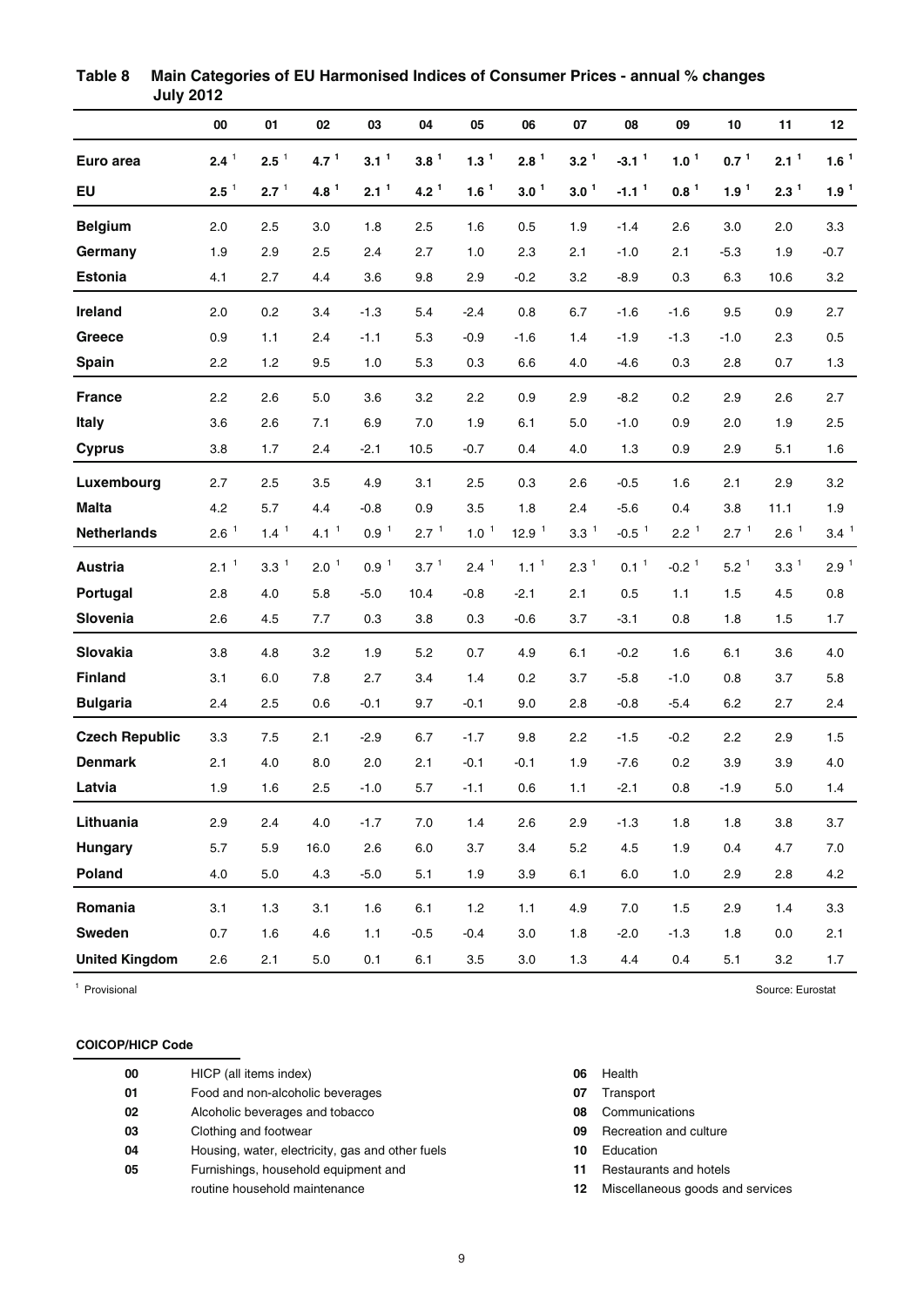## Background Notes – Consumer Price Index

- **Definition** The Consumer Price Index is designed to measure the change in the average level of prices (inclusive of all indirect taxes) paid for consumer goods and services by all private households in the country and by foreign tourists holidaying in Ireland.
- **Consumer Price Index (CPI)** Over 50,000 prices are collected for a representative basket consisting of 632 item headings in a fixed panel of retail and service outlets throughout the country during the week containing the second Tuesday of each month up to and including the third Tuesday of each month. The dates to which the August index relates are Monday 13th to Tuesday, 21st August 2012.
	- **Scope of the Index**
		- (i) Population Coverage: All private households in the State and the expenditure of foreign tourists within Ireland. It does not include the expenditure of persons in institutions and other non private households. Expenditure which occurs abroad by Irish residents is also excluded. In statistical terms coverage is referred to as the domestic concept.
		- (ii) Geographic Coverage: Covers the whole of the Republic of Ireland. Pricing takes place in 84 locations (cities and towns) throughout the country. These sampling points are located in Dublin city and county, the four regional cities of Cork, Limerick, Galway and Waterford, approx. 80% of towns with a population of 10,000 and over, approx. 70% of towns between 5,000 and 9,999 and a smaller proportion below this threshold. The results are weighted to represent the distribution of the population and its related consumer expenditure.
		- (iii) Item Coverage: All goods and services bought by the reference population for the purposes of consumption are included in the index. Expenditure on capital assets and investments, gambling and certain other activities are however excluded. There are 632 item headings and 12 division headings based on the COICOP classification. With each rebase the coverage of goods and services is reviewed to ensure that it continues to be representative of consumer tastes and purchasing practices.
- **Price Collection** Personal visits are made to retail outlets by some 80 price collectors on a monthly basis. Approximately 50,000 price quotations are gathered in this way. In addition, 126 special inquiries covering items such as utility charges and services are conducted by post, telephone and e-mail in conjunction with internet price collection. Most prices are collected monthly, some quarterly and others annually. The CSO supplies general specifications to price collectors and price collectors are free initially to select a brand and in certain cases, size. This allows for a wide variety of different brands of the same item to be priced throughout the country. Once selected, the same item/brand is priced on a monthly basis in order to ensure matched price quotations. If an item disappears, substitution can occur but that price is excluded until matched prices are available for the same comparable item for two consecutive months. The CSO wishes to put on record its appreciation of the co-operation and assistance it receives from retail outlets and other business concerns.
	- **CPI Weights** The CPI measures in index form the monthly changes in the cost of purchasing a fixed representative 'basket' of consumer goods and services (i.e. Laspeyres formula). The representative share of each item in this basket is proportional to the average amount purchased by all households in the country as determined by the Household Budget Survey and by foreign tourists in this country using estimates of expenditure by tourists across a range of consumer goods and services. Individual items typically purchased by foreign tourists while holidaying in Ireland such as hotel accommodation and meals out have been adjusted to take account of the additional tourist expenditure. Identical items are priced in the same outlet on each occasion so that changes in the cost of this constant basket reflect only pure price changes.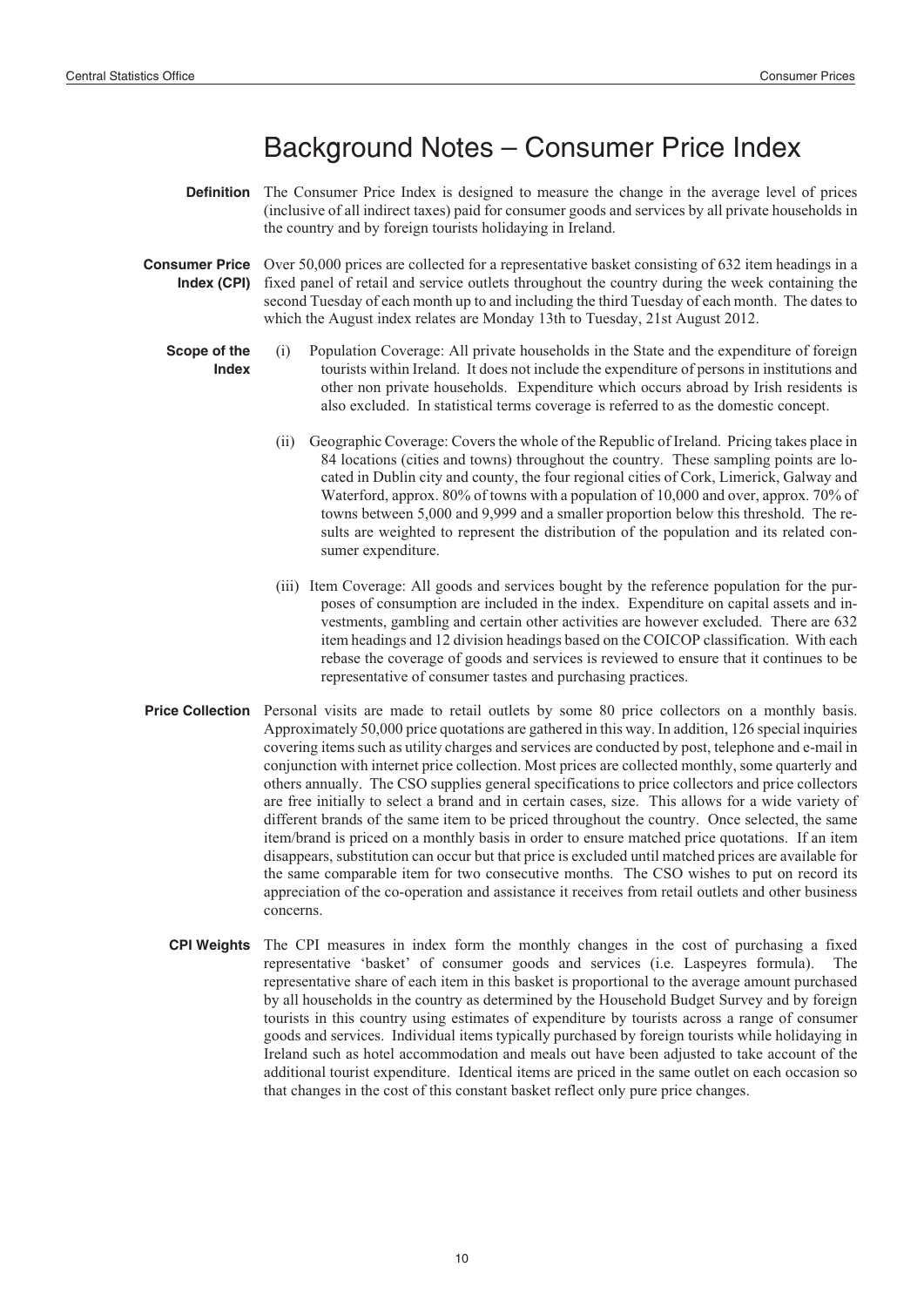# Background Notes – Consumer Price Index (continued)

- **Classification** The classification used in the CPI is based on a version of the Classification of Individual Consumption by Purpose Adapted to the Needs of Harmonised Indices of Consumer Prices (2000) (COICOP). This replaced the former national classification which was used up to December 2001. The COICOP classification breaks consumer expenditure into twelve different divisions covering a comprehensive range of consumer goods and services.
- **Methodological** A full methodological description of the new series is available in the Consumer Price Index **Details** Introduction of Updated Series (Base: December 2011 = 100) which is published on the CSO website at http://cso.ie/shorturl.aspx/106.
	- **Rebase** The index has been rebased with effect from December 2011, the eleventh series since the foundation of the State.

The rebase of the current CPI resulted in a number of methodological changes:

- Updating the expenditure weights;
- A revision of the sample of goods and services;
- An update of the sample of areas priced;
- Calculation of the mortgage interest component.
- Goods and The CPI basket can be split into two constituent parts goods and services according to the **Services** following definitions.
	- Goods Goods are defined as non service items usually purchased and transportable from a retail outlet the basket excluding services.
	- **Services** Services include electricity, gas, telecommunications and other public utilities, alcoholic beverages consumed on licensed premises, meals out, accommodation services, public transport, medical fees, insurances, education fees, hairdressing  $\&$  other personal services, childcare  $\&$ social protection, entertainment  $\&$  recreation services, mortgage interest  $\&$  rents, package holidays and other miscellaneous services.

Utilities and Includes electricity, gas, landline telecommunications and waste collection & disposal charges. **Local Charges**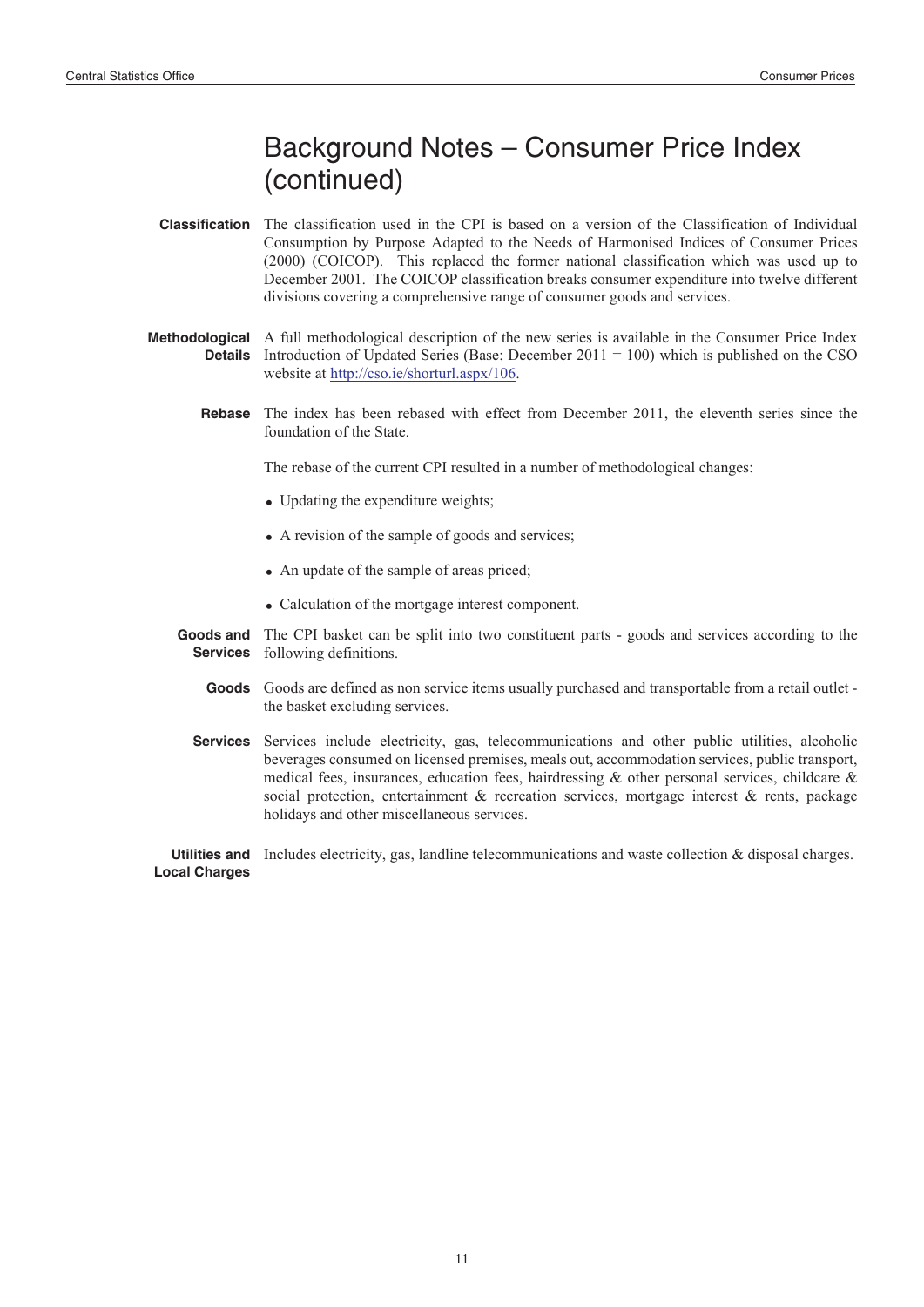# Background Notes – Harmonised Indices of Consumer Prices

- **Introduction** The European Union-Harmonised Indices of Consumer Prices (EU-HICP) is calculated in each Member State of the EU. The purpose of this index is to allow the comparison of consumer price trends in the different Member States.
- **Comparison** The methodology now adopted for the construction of the national CPI is identical to that with CPI recommended for the HICP. Thus the two indices only differ in respect of the coverage of certain goods and services and the definition of insurance. The current EU reference base period (Year  $2005 = 100$ ) is however retained for ease of comparison with other EU countries.
- **Excluded Items** The following items, constituting approximately 9.5% of the Irish CPI expenditure weighting, are excluded from the HICP:
	- $\blacklozenge$ mortgage interest
	- $\blacklozenge$ building materials
	- $\blacktriangle$ motor car tax
	- $\blacklozenge$ motor cycle tax
- motor car insurance (non-service)
- contents insurance (non-service)
- dwelling insurance
	- union subscriptions
- **Weights** The expenditure weighting system used in the HICP is the same as that used for the CPI excluding the items listed above. In addition the weight of health insurance differs because of definition. Taking all these factors into account the HICP expenditure covers just under 90% of total CPI expenditure.

**Monetary Union** Euro area inflation is measured by the MUICP ('Monetary Union Index of Consumer Prices' as **Index of Consumer Prices (MUICP)** defined in Council Regulation (EC) No 2494/95 of 23 October 1995) which is the official euro area aggregate. The MUICP is calculated as a weighted average of HICPs of the 17 countries in the euro area. Country weights are computed every year reflecting the country's share of the household final monetary consumption expenditure in the euro area total.

**Classification** The coverage of the indices is based on the international classification system, Classification of **System** Individual Consumption by Purpose Adapted to the Needs of Harmonised Indices of Consumer Prices (2000) (COICOP).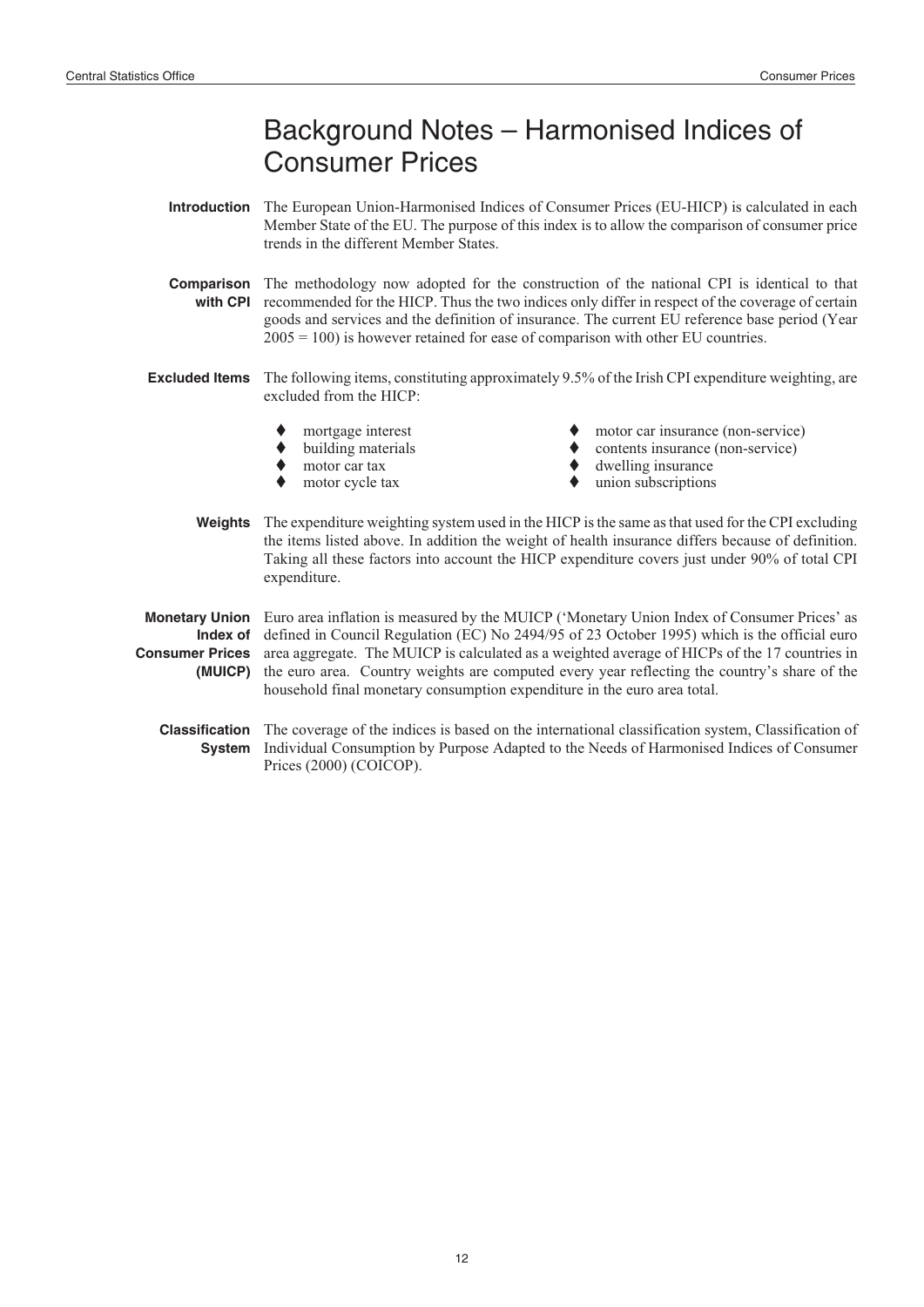## Background Notes – COICOP

Prior to the introduction of the December 2001 based series in January 2002 the CPI used a national classification while the EU Harmonised Indices of Consumer Prices (HICP) used COICOP. To ensure greater comparability CPI and the HICP have both used the COICOP since December 2001.

The COICOP classification is based on 12 main divisions.

- **01 Food and Non Alcoholic Beverages** Includes food and non alcoholic beverages purchased in supermarkets, small shops, speciality shops and petrol station forecourt outlets. It excludes meals out which are covered under 11 Restaurants and Hotels.
- **02 Alcoholic Beverages and Tobacco** Includes alcoholic beverages purchased in off licences and supermarkets but excludes alcohol consumed on or within licensed premises which is classified under 11 Restaurants and Hotels. It also includes tobacco products.
- **03 Clothing and Footwear** Mens, ladies and childrens clothing and footwear, sports and leisurewear and services such as laundry and dry cleaning, shoe repair, dress hire and alteration.
- **04 Housing, Water, Electricity, Gas and Other Fuels** Covers rents, mortgage interest repayments, waste collection and disposal charges, goods and services for maintaining, decorating and repairing dwellings and domestic energy products such as electricity, gas, home heating oil and solid fuels.
- **05 Furnishings, Household Equipment and Routine Household Maintenance** Covers household items such as furniture, carpets and other floor coverings, household textiles and soft furnishings, household appliances, and other household items such as utensils, tools, garden equipment and non-durable items for cleaning, washing and other day to day household activity. Also included are services such as electrical repair, cleaning and gardening.
- **06 Health** Includes medical products, appliances and equipment, hospital charges and out patient services supplied by doctors, dentists, opticians, physiotherapists and practitioners of alternative and complimentary medicine.
- **07 Transport** Includes the purchase of new and second hand vehicles, spare parts, car maintenance, fuels and lubricants, public transport and services such as parking, motor association subscriptions, car wash, toll charges, driving lessons, driving test, driving licence and car hire.
- **08 Communications** Postal and telecommunications services.
- **09 Recreation and Culture** Includes items such as audio visual and photographic equipment, computers, music and DVDs, sports and recreation goods, games and toys, items connected with gardening and pets, recreational, sporting and cultural activities and events, newspapers and other reading material, package holidays and other items connected with recreation and culture.
- **10 Education** Covers all aspects of education including pre-primary and primary, secondary, third level and other education and training such as night courses and examination fees.
- **11 Restaurants and Hotels** Includes meals in restaurants and hotels; fast food and takeaways; cafes; canteens; alcohol consumed on or within a licensed premises and accommodation services supplied by hotels, guesthouses and hostels.
- **12 Miscellaneous Goods and Services** Covers a wide range of items including hairdressing and other grooming; goods for hygiene, hair and body care; personal goods such as jewellery, handbags and wallets; childcare and other social protection services; insurance, financial services and other services including funerals, weddings, legal and professional services. The household charge was added to this division, in the CPI, under the item 'miscellaneous goods and services' in April 2012. The household charge is not included in the HICP.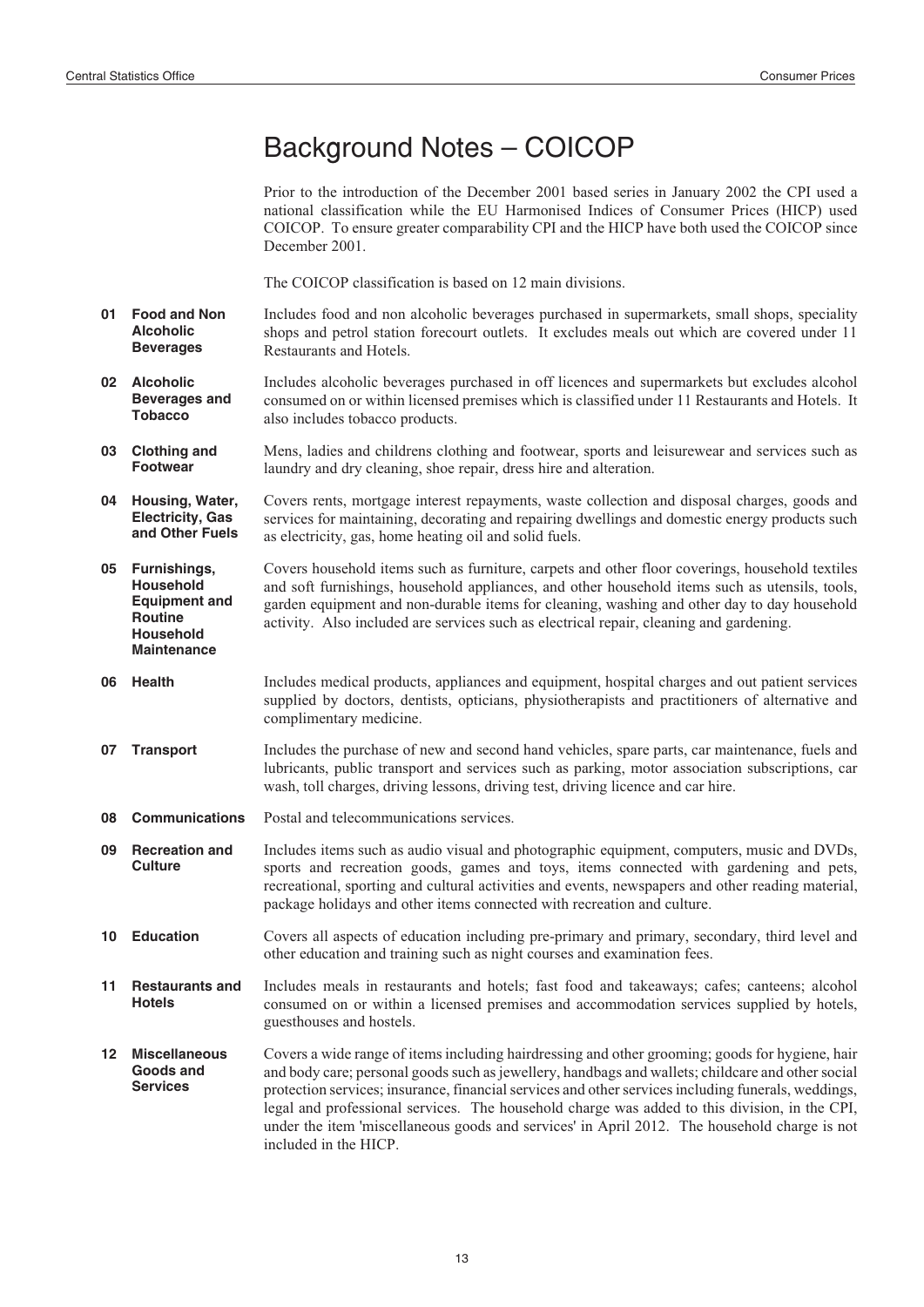# Background Notes – Calculation of Percentage Changes and Contributions

**Calculating** The movement of the CPI, HICP and their subindices are expressed as percentage changes, rather **percentage** than changes in index points, because index point changes are affected by the level of the index in **changes in the** relation to its base period, whereas percentage changes are not. The example below illustrates the **index** computation of index point and percentage changes.

|                                           |                                              | Index point change                                                                                                                                                                                                                                                                                           |                                                                                                                           |                                    |  |  |  |  |
|-------------------------------------------|----------------------------------------------|--------------------------------------------------------------------------------------------------------------------------------------------------------------------------------------------------------------------------------------------------------------------------------------------------------------|---------------------------------------------------------------------------------------------------------------------------|------------------------------------|--|--|--|--|
|                                           |                                              | Current index<br>Less previous index<br>Equals index point change                                                                                                                                                                                                                                            | 106.7<br>103.7<br>3.0                                                                                                     |                                    |  |  |  |  |
|                                           |                                              | Percentage change                                                                                                                                                                                                                                                                                            |                                                                                                                           |                                    |  |  |  |  |
|                                           |                                              | Index point change<br>Divided by the previous index<br>Equals<br>Result multiplied by 100<br>Equals percentage change                                                                                                                                                                                        | 3.0<br>103.7<br>0.0289<br>$0.0289 \times 100$<br>2.9                                                                      |                                    |  |  |  |  |
| <b>Estimating</b><br><b>Contributions</b> |                                              | A contribution represents the amount of the overall percentage change in the All Items CPI which<br>is accounted for by any given category. It can be estimated for any category in the CPI (e.g. the<br>twelve COICOP 2 digit divisions) and for any period of time.                                        |                                                                                                                           |                                    |  |  |  |  |
| Data Required:                            |                                              | 1. Base weight for the category for which you wish to estimate the contribution.<br>2. Current index for the category in question (same base period).<br>3. Previous index for the category in question (same base period).<br>4. All Items CPI for the previous period in question (i.e. the start period). |                                                                                                                           |                                    |  |  |  |  |
| Example:                                  |                                              | To estimate the contribution of Food & Non-Alcoholic Beverages (COICOP 01) to the overall<br>annual percentage change in the CPI up to July 2006 you would need the following data                                                                                                                           |                                                                                                                           |                                    |  |  |  |  |
|                                           |                                              | 1. Base weight for COICOP 01 (base December 2001):<br>2. Current Index (i.e. July 2006) for COICOP 01:<br>3. Previous Index (i.e. July 2005) for COICOP 01:<br>4. All Items CPI for the previous period (i.e. July 2005):                                                                                    |                                                                                                                           | 14.092%<br>103.7<br>102.1<br>111.3 |  |  |  |  |
| Steps in the<br>calculation               | Equals $(1)$<br>Equals $(2)$<br>Equals $(3)$ | Step 1: Multiply the base weight by the current index:<br>Step 2: Multiply the base weight by the previous index:<br>Step 3: Subtract figure (2) from figure (1)<br>Step 4: Divide figure (3) by the previous All Items CPI<br><b>Equals Contribution</b>                                                    | 14.092 x 103.7<br>1461.3404<br>14.092 x 102.1<br>1438.7932<br>1461.3404 - 1438.7932<br>22.5472<br>22.5472 / 111.3<br>0.20 |                                    |  |  |  |  |
|                                           |                                              | Therefore your estimated contribution of Food & Non-Alcoholic Beverages to the percentage<br>change in the CPI for the year to July 2006 is 0.20. The actual published figure was 0.10. The dif                                                                                                              |                                                                                                                           |                                    |  |  |  |  |

year to July 2006 is 0.20. The actual published figure was 0.19. The difference is due to the fact that actual published contributions are calculated using data to more decimal places.

The first and second releases for the two periods involved will contain sufficient information to allow contributions to be estimated for a large number of CPI and HICP categories. It is more complicated to estimate contributions where more than one base period is involved, as the base weights will have changed (e.g. to estimate a contribution for the period January 2000 to January 2005 involves the November 1996=100 base and the December 2001=100 base). For assistance in this regard please contact the CPI section.